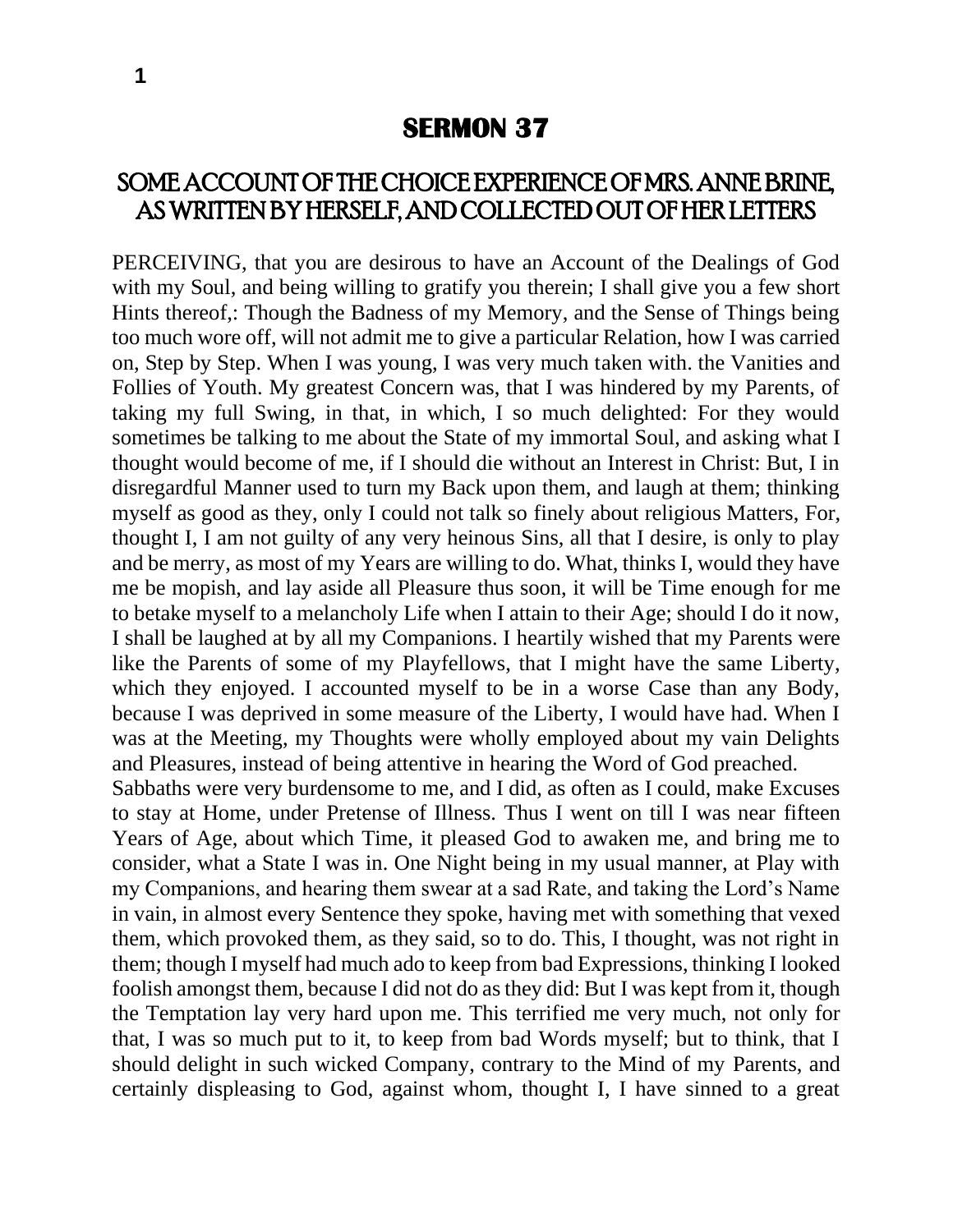Degree. I went home that Night with a sad and heavy Heart, concluding, that I should certainly be damned. And fully expected every Night when I went to Bed, for about a Fortnight, that I should never awake any more in this World, but should be in everlasting Punishment before Daylight appeared.

I resolved to amend my Life, and to pray to God for Forgiveness of past Sins. After this Resolution was taken, my Terror began to abate: And glad I was, thinking that God was pleased with me, but I soon began to break my Resolutions; for no sooner was the Terror I had felt, a little over, but I had a hankering Mind to return to former Pleasures. And *Satan* let in with this Temptation very strongly, that I was too young to mind Religion, and that if betook myself therefore to all Pleasure would be at an End with me. And likewise, these Thoughts were suggested to my Mind, that the Lord was merciful, and so if I did but repent, and pray earnestly to him to forgive my Sins, when I should be past taking Pleasure, in those Things, in which most of my Years delighted, I need not fear Acceptance with him.

After these Thoughts, with many others, which I cannot now remember, had passed through my Mind, I came to this Conclusion, to go amongst my old Companions once more; and accordingly, when Evening came, out I went to them. They seemed glad of my Company, and told me, they wondered at the Change they perceived in my Countenance towards them, and that they were afraid they had done, or said something displeasing to me, tho' they knew it not; but if it was so, they were very sorry, for they would not do any Thing to anger me if they could help it. This Speech of theirs knit my Love to them, and made me resolve not to forsake them again whatever came on it; but before the Night was spent, I was again seized with sad Terror of Conscience, so that I could not be brisk amongst my Companions.

I went home, and betook myself to my former Resolutions, not to offend God on this wise and that I would read and pray, in order to merit his Favor. For, thought I, I must not expect to find Mercy any other Way. With these Promises, I contented myself, in a great measure, tho' I was not able to perform them. For, no sooner than the pleasant Evenings drew my Companions together; but my Mind was with them, and I allowed myself to go one Night after another, thinking every Time it should be the last, and I neglected Reading and Praying, with these Thoughts, I will omit but this Time, and go to my Play-fellows but once more.

Thus I went on for some Time; but could not take that Pleasure, in Vanity and Folly, as formerly I did. At last, it pleased the Lord, to work such strong Convictions in me, as I hope ended in saving Conversion. One Day, these Thoughts darted into my Mind, that it was, as likely, I might die that Day, as live to another, and then what Good would all my Resolution to reform do me, since I was never found in the Practice of known Duties. These Thoughts set me all in a Tremble, and I concluded myself to be in a miserable Condition, for that I was *deeply* guilty of Sins of Omission and Commission, and that too, after I had been called to forsake them, and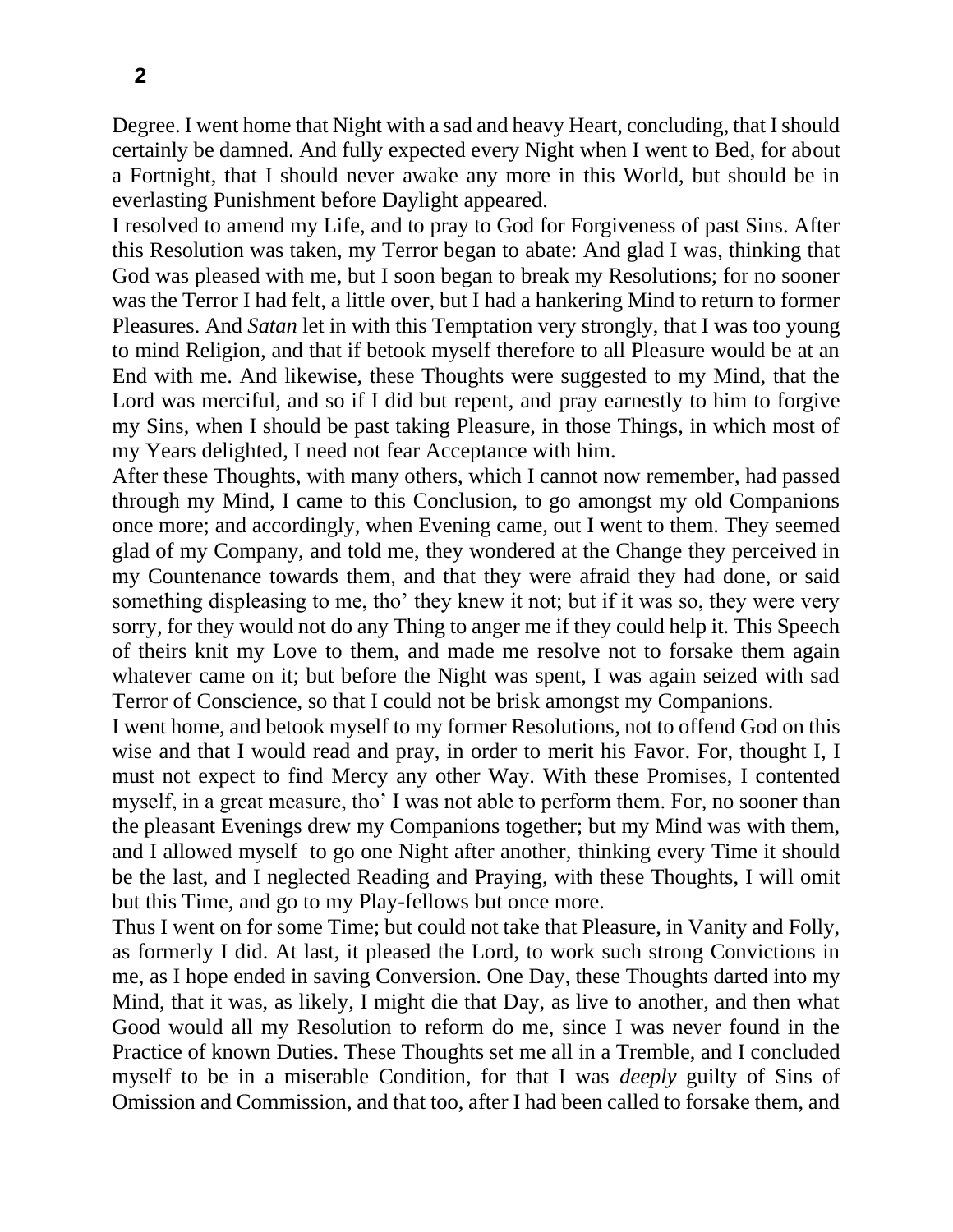therefore, they could no longer be termed Sins of Ignorance. So I began to conclude the Day of Grace was now past, for I did not hearken to God's Voice when he called, and, therefore, he would now turn a deaf Ear unto me. Then were my Sins, as it were, *set in Order before me*. Things that I had done in my Childhood, which had been long forgotten by me, came fresh to my Remembrance: Upon which, I thought, that I was undone to Eternity. At the same Time, I was made sensible of my Incapacity, to do any Thing that is good. I saw there was a Want of Power, as well as of Will, in me.

About this Time, my Father preached from those Words: *Nevertheless, the Foundation of God, standeth sure, having this Seal, the Lord knoweth them, that are his, and let everyone, that nameth the Name of Christ depart from Iniquity*. From these Words he took Occasion to talk of Election, and of God's Foreknowledge from Eternity. Well, thought I, is it so, that the Lord, did before this Choice, well know what Rebels we should prove, then I may be well assured, that I shall be damned, for he would not fx his Love unalterably upon so vile, so sinful a Creature, as I am. When my Father came to speak from the latter Part of the Text, he spoke how it was the Duty of Believers to be pressing after Holiness. This made me begin to think of working for Life again, though I doubt not, but my dear Father made a Distinction between working for Life and from Life; but so ignorant was I, that I could not take it in aright. So I attempted to pray, and in so doing, found something of a secret Hope, that the Lord would pardon my Sins, tho' they were very great, if I could but keep to this Duty: But the Lord did not suffer me long to rest here.

For that Scripture came into my Mind: *Not by Works of Righteousness, which we have done*; *but of his Mercy hath he saved us*. And these Words followed: *Not of Works, left any, Man should boast*. Now was I quite brought off from having any Dependence upon my own Doings, and was at once quite stript of all Hopes: For I thought these Words came only to convince me, that my Righteousness would avail me nothing in Point of Salvation: For it is not said, according to his Mercy hath he saved thee, but us, and, therefore, no Encouragement to me. Thus I went on for some Time in a distressed, disconsolate manner.

One Day, as I was going about some Business, that Word fell upon my Thoughts: Thou art *chosen of God and precious,* I was not for taking any Notice of them. They ran in my Mind very much all Day, at last, I began to wonder at the Reason of their following me so much. I chosen of God, and precious thought I, that can never be, the Words do not belong to me, I dare not take Comfort from them. However, I looked into a Concordance; but could find none nearer than those in 1 *Peter* 1:4. This concerned me very much, for now, I thought it was plain, that *Satan* was endeavoring to deceive me. I was in sad Distress, and knew not what to do: Look which Way I would, I could see nothing but Ruin and Destruction before my Eyes.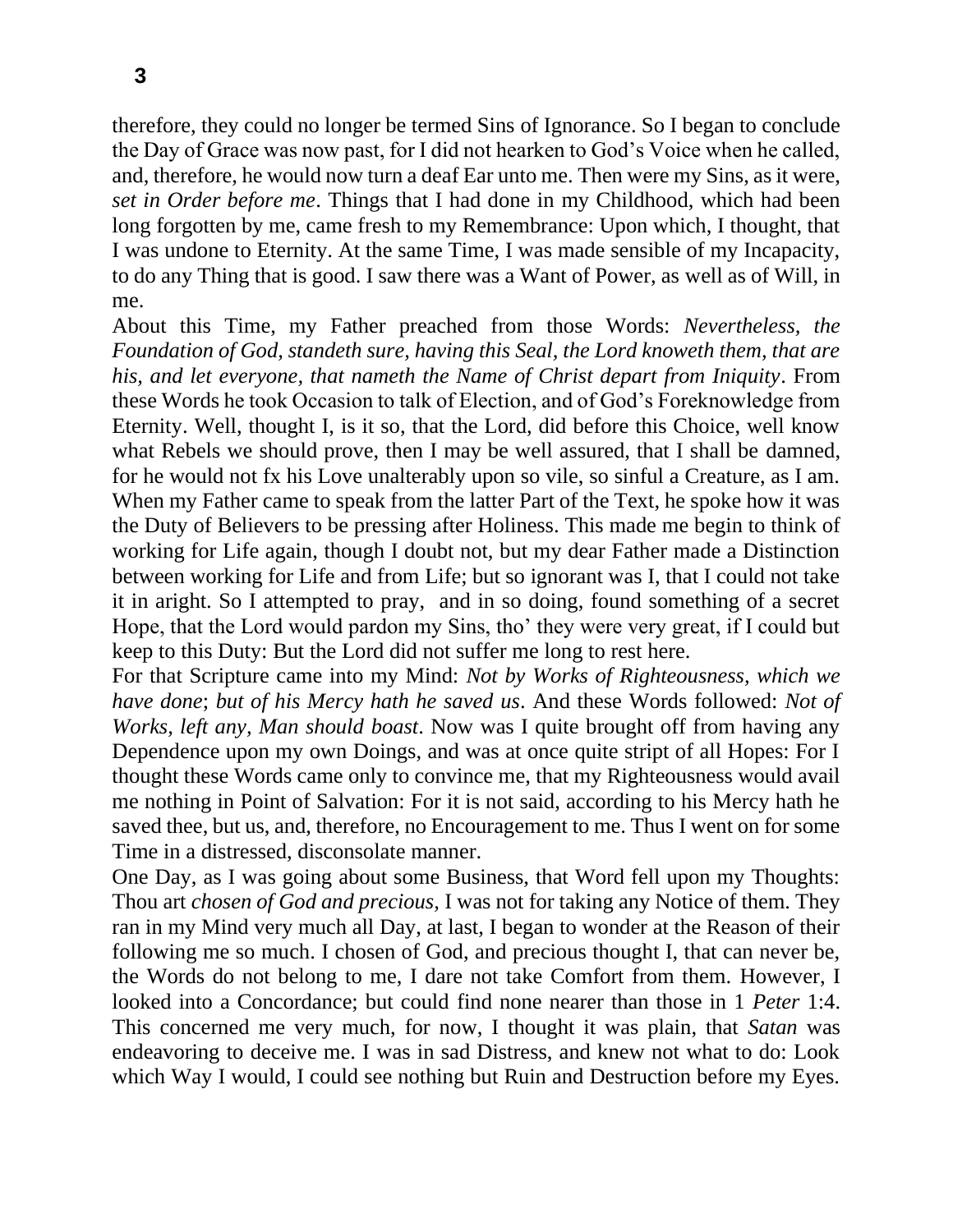**4**

Pray I durst not, that Word ran so in my Mind, *the Prayer of the Wicked is an Abomination unto the Lord*.

At length *Satan* began to come in again with this Temptation; that I was but young, and, therefore, need not be thoughtful about Eternity; and that if I was elected I should be brought home at last, tho' I lived ever so carelessly the mean while; but if not, my Thoughtfulness would never save me. But it pleased the Lord to give me to see, that this was from the Devil, because it did not lead to Christ, but to Carelessness; and that Scripture came with some Power: *Seek ye the Lord while he may be found, call upon him while he is near*: Whereupon, I desired, that I might so seek him as to fnd him, so call, that he might answer, so knock, that he might open unto me: For, I thought there was nothing in the World so desirable. That Word was given in for my Comfort: *Tho*' *your Sins be like Scarlet, they shall be as white as Snow*; *tho*' *they be red as Crimson, they shall be as Wool*.

I was then helped to admire at the distinguishing, unparalleled, super abounding Love of God. Oh! that he should come over all my Sins and Rebellions, and also manifest and discover it to me. Then I could cry out, *why me, why me,* indeed! Why should I, that am viler than the vilest Sinner that lives, be thus favored, thus honored! 'Tis Cause of Wonder and Astonishment! But, alas! this abode not long. I soon began to be under Fears and Questionings, whether ever the Lord had been at work upon my Soul, or not, and whether the Things I met with, might not be only Delusions. And, At length, *Satan* came in with his Temptations and Assaults upon me, and tempted me to question the Being of a God, and of the Truth of the Scriptures: Many Thoughts I was distressed and perplexed with, which are not ft to be spoken, which brought me at last into such a Frame, that I knew not what to think of any Persons or Things. But one Day, as I was standing at the Garret Window, and looking out into the Garden, I began to consider how the Trees did grow; sure, thought I, it can be no natural Power that produced them: Then those Words came to my Mind, *lift up your Eyes on high, and behold who hath created these Things*; from which I was made to believe, that there is a God: And those Words followed; *hast thou not known, hast thou not heard, that the everlasting God, the Lord, the Creator of the Ends of the Earth?* Then was I strongly persuaded, that there is an all-seeing, an all-knowing God, and wonder-working God, who is infinite in Power.

But now the Thoughts and Conceptions which I before had, were like Arrows piercing me: For now I concluded, that if there was a God, I could have no Hopes of ever fnding any Favour or Mercy from him; for I had found myself out of Hopes, by questioning his Being. Nay, I thought, that I had committed the unpardonable Sin, and, therefore, I could not be saved. In this Distress I continued some Hours, 'till it pleased the Lord to come in with these Words; *Is my Arm shortened at all, that I cannot save? Or have I no Power to redeem?* Which for the present a little supported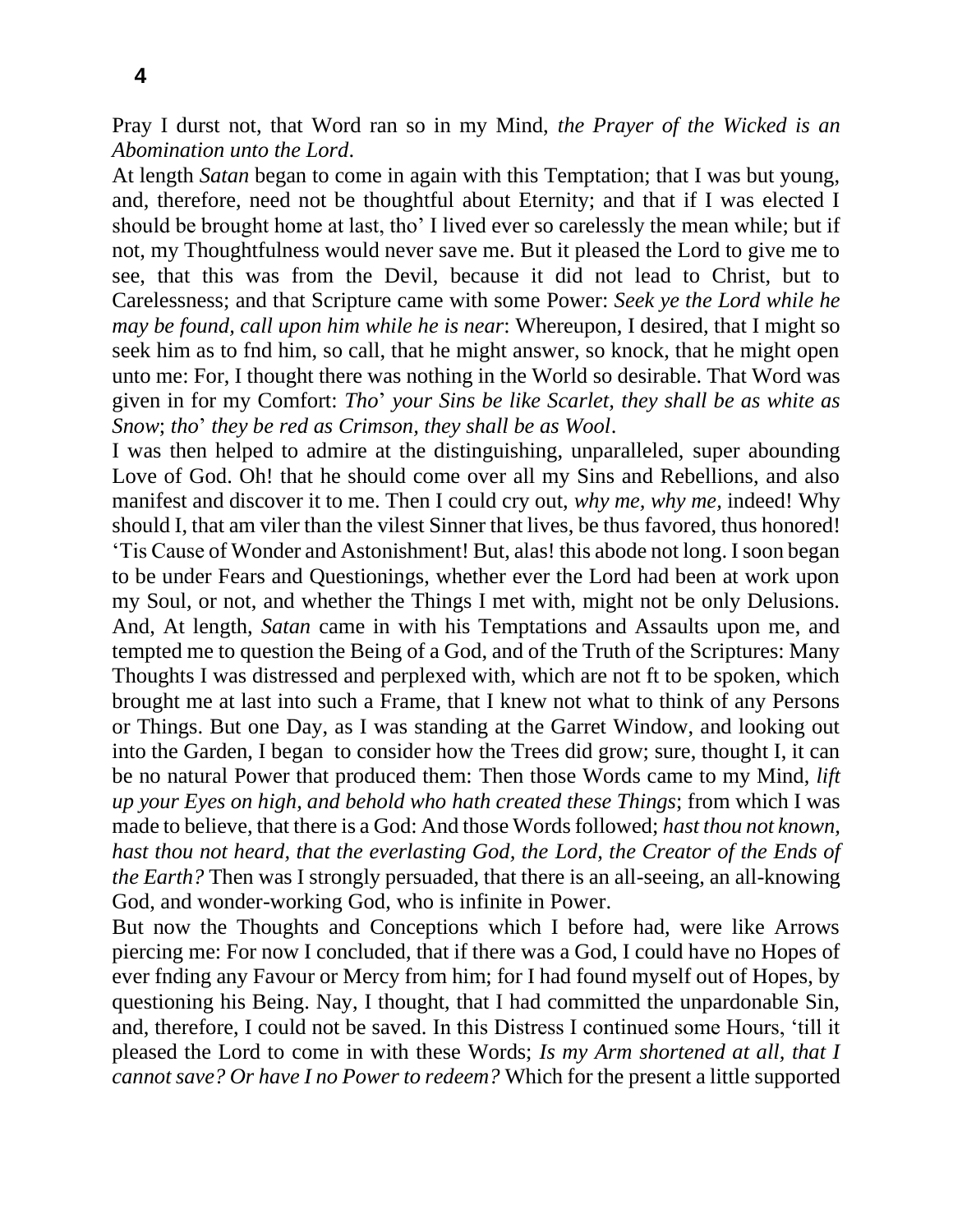me, for I was persuaded, that his Power is not limited, but that he could fare the *worst*  of Sinners. But then I began to doubt of his Willingness to save me.

I was by this Trial made more sensible of the Wickedness of my Heart, and of the natural Propensity that is in me to commit Evil, than ever before I was. It was a Means of discovering to me the Sin and Corruption that dwells within me. I then saw myself to be nothing but a *Mass* of Sin, and *Heap* of Uncleanness. I saw myself to be full of Ignorance and Darkness, which made me question the more, whether there was any Thing of a Work of Grace upon me or no: For I thought if I have Grace, why do I not grow; I find myself ignorant, and that is a Sign that I have no Grace.

I used often to wish that I had died in my Infancy, and then I should not have committed so many, and so heinous Sins against my dear Lord; tho' I was sensible, that if I had died when but one Day old, and had not the Application of Christ's Righteousness, I had even then been miserable; for I was convinced of original Sin before this Time, from those Words, *I was shapen in Iniquity, and in Sin did my Mother conceive me*: Tho' it was a strange Doctrine to me at first; but after a strict Enquiry, I found by the Scripture, the first Sin which caused the Fall, was Pride and Unbelief. It was Pride in that, Man aimed to be *as God, knowing Good and Evil*; and Unbelief appeared in that he hearkened unto the Voice of *Satan,* and did not obey God: And upon a little Search, I found that these Sins were very predominant in my Nature. By which I found, that I was tainted with original Contamination. Those Words likewise were often in my Thoughts; *who can bring a clean Thing out of an unclean? Not one*. By these, I was convinced of original Sin, and was made to see, that from thence all actual Sins did flow.

But to return. After some Time, the Lord was pleased to break in with Discoveries of Love to my Soul afresh, with these Words, *As the Father hath loved me*; *so have I loved you, continue ye in my Love*. This was a sweet Cordial indeed, to my drooping Spirits. And soon after these Words were made very sweet to my Soul: *As the Bridegroom rejoyceth over his Bride*; *so shall thy God rejoice over thee*. Oh! how did I then admire the distinguishing Grace of God, that was thus largely displayed and revealed to vile, sinful, and unworthy me. Then was my Heart knit and united to the Lord Jesus; so that I could say, *whom have I in Heaven, but thee?* And *there is none in the Earth, that I desire besides thee*. I then counted all earthly Things, but as *empty Vanities,* in Comparison with that Comfort I had in the Enjoyment of the Presence of my dear Lord. Then could I freely commit myself, my all into his Hand, believing him to be my Head, my Husband, my Saviour, my Redeemer, and my Advocate. I was for some Time wholly taken up in the Contemplation of the divine Perfections of him, *who is fairer than the Children of Men*: And in adoring the Love of the divine Persons in the glorious Trinity. I saw that the Love of the Father was great, in making Choice of such a rebellious Creature, as he well knew I should prove. The Love of the Son was no less, in accepting of us at his Father's Hand,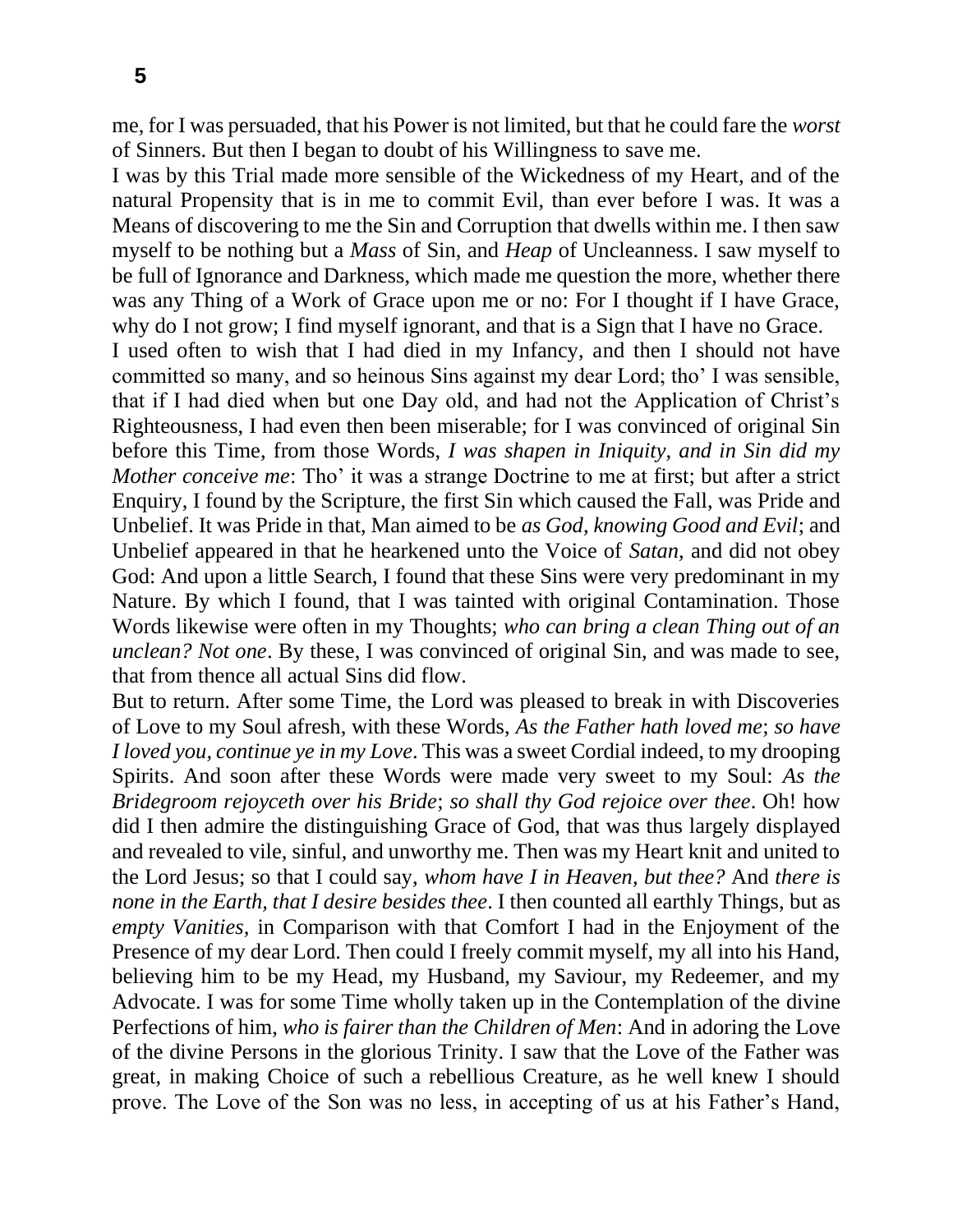freely, willingly, and voluntarily undertaking to satisfy divine Justice, and to answer all the Demands of the Law.

The Love of the Spirit may be seen, in discovering this, so matchless and marvelous Love and Grace unto us. Now, I thought, I could be content to be any Thing, or nothing; so that God might be glorified in me. I was fearful of acting, or speaking any Thing, that was in the least contrary to the Mind of my God. I then hated everything that looked like Lightness, or was an the leastwise sinful, and was as much afraid of sinning, as knowing it was offensive to the holy and pure Nature of Deity, as of being damned for it. And desired as much to be holy here, as happy hereafter. Then Sabbaths were a Delight instead of Burdens. For as soon as the Sabbath was ended, I longed for the Return of another. Then were God's Ways, *Ways of pleasantness, and all his Paths, were Paths of Peace* unto me. Those Words were pleasant to me: *Thy Maker is thy Husband, the Lord of Hosts is his Name*: *And thy Redeemer, the holy one of* Israel; *the God of the whole Earth shall be he called*. Many other sweet and precious Promises were made very comfortable to my Soul, which I need not mention here.

I was for a considerable Time, at it were dandled on the Knee of Love. I seldom was a Day without fresh and repeated Discoveries of pardoning Love and Grace; which so melted my Heart, and so raised my Affections, that at sometimes I was in such Transports of Joy, as cannot be expressed. I was so settled in the Belief and Persuasion of my Instatement in an everlasting inviolable Covenant, that I thought with *David, my Mountain stood so strong, it could never be moved*. I was ready to say with *Paul*; nothing shall separate me from the Love of God, nor interpose, nor hinder my Enjoyment. I could then go to God in Duties, as to my own God and Father, and claim a Right to, and Propriety in the Promises of the Gospel. At that Time, I had an earnest Desire after the Welfare of those, who had formerly been my Companions: I mean the Welfare of their immortal Souls. O! thought I, did they but know what I feel, and could they but conceive what Satisfaction, Comfort, and Joy, there is in the Enjoyment of, Nearness to, and Communion with a reconciled God, and, did they but see what a Beauty, Loveliness, and Glory there is in him, they would freely forsake all their foolish Pleasures, and vain Delights for an Interest in Christ. I thought I would not have returned back to my former Course of Sin and Vanity, might I thereby gain a thousand Worlds. For there is more true Peace, and solid Comfort, in one Moment's Communion with God, than in an hundred Years, in Sin and Folly. Some Time after this, the Lord was pleased to withdraw *the Light of his Countenance,* and to leave me in the Dark: Whereupon, I presently began to question my Interest in him, and to fear, that what I felt, was only a Delusion from *Satan,* or else the Fancy of a distressed Mind, or some Notion, that I had got, by giving more Attention in Hearing the Word preached, than I was wont to do.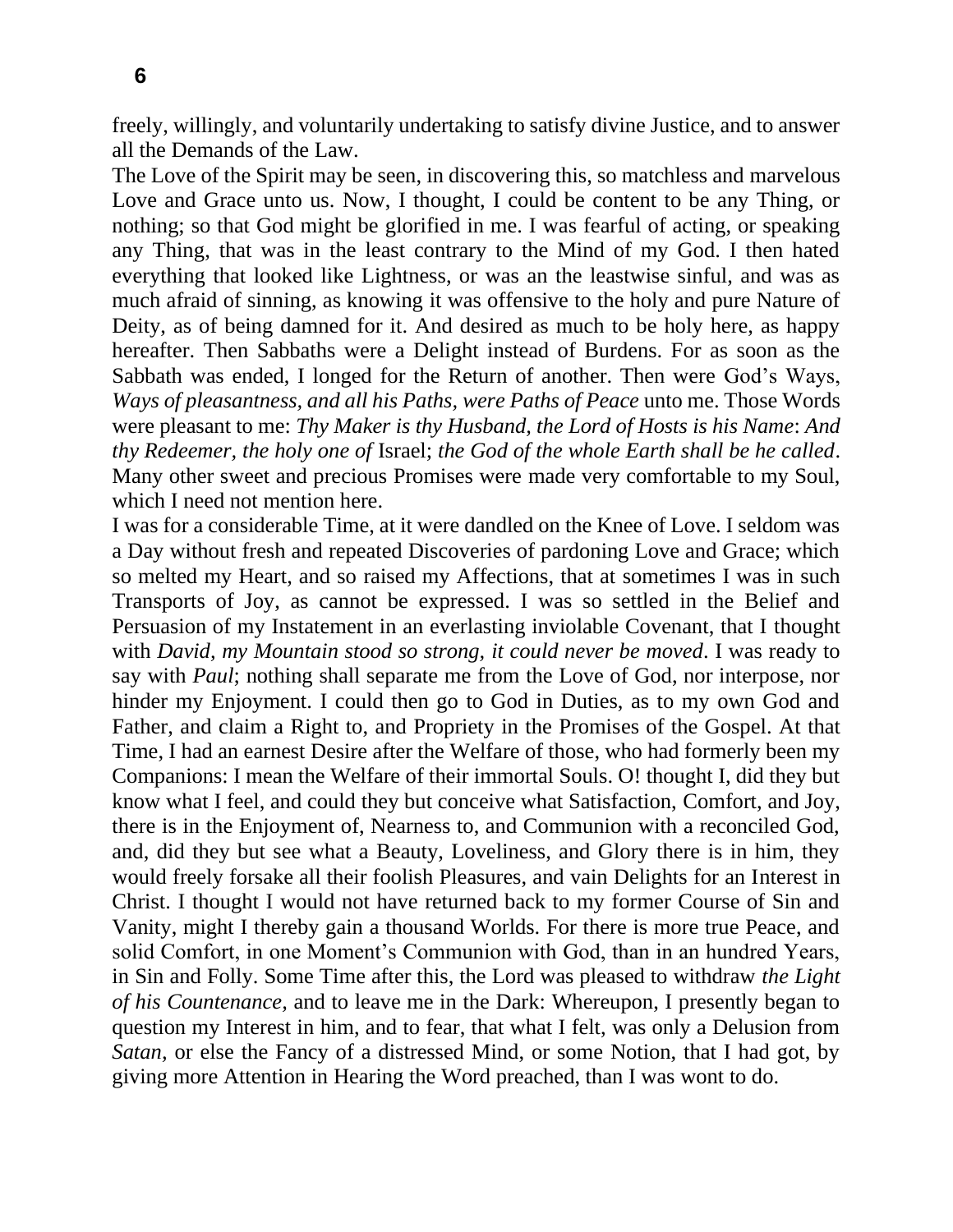About the same Time I heard, that one of my Companions should say, that it was only Pride, that made me forsake them, that I did not think them rich enough to play with me, and so they reflected upon me very much. The Parents of this Girl were Professors, and they spoke as bad of me, as the Girl herself could do. This troubled me greatly, for now I thought the Lord was about to discover what I was, and that I certainly was, as they said; tho' my Heart was so deceitful, that I did not discern it before: Or else he would not have suffered his own Children to have had such Thoughts of me. In this Distress, I remained some considerable Time: One Day, I happened to fall into the Company of this Girl, and one, who was a Friend to me being present, she began to tell me what the other had said of me. The Girl at frst denied it: Upon that, I talked to her pretty sharply, for telling of Lyes to excuse herself, then she owned, that she had said so, to one, or two, and what then? Its true, said she.

I told her, that I thought I might truly, say, it was false. Then those Words were given in: *If ye were of the World, the World would love its own*; *but because I have chosen you out of the World, therefore, the World hateth you*. But thought I, it is not only the World, but Professors likewise, who cast these Reflections upon me. Then those Words came to my Mind: *In the World, ye shall have Tribulation*; *but in me, ye shall have Peace*: *Be of good Cheer, for I have overcome the World*. Then I considered, that it is not said, from the World, or from the Persons of the World, but in the World; and inferred from thence, that Persons may meet with Trouble, and Trials, even from the Men of their own House. Then was I helped from these Promises, to admire Grace, that the Lord should so condescend to such a poor unbelieving Creature as I. Soon after this, I began to examine myself, whether, or no, I could freely, and willingly part with all Creature-Comforts for the Sake of Christ: Or whether, if I was put to my Choice, either to have great Things in the World, and all the Pleasure, that Heart could wish, or to have Christ and the Cross, which of the two, I should choose? I thought my Heart replied, I should rather choose Christ and the Cross, than all the Riches and Pleasures of this World. But I again reflected, that my Heart was deceitful, and it might be, if I was put to the Trial, and should have Riches, Honors, and Pleasures set before me, I should choose them, rather than Christ with the Cross, and so this could be no Evidence of my being right.

Whereupon I was greatly troubled, and desired of the Lord, that if I was his, he would by a more than ordinary Power let me know it. Then was I for chalking out a Way for God to walk in. Thinking, that if this, and the other Thing might be according to my Wish, then I could believe. After this Desire had passed, I began to be much troubled to think what I was now about. Must I direct the Almighty? Could not I take him at his Word, without desiring he should take such a Way to raise up my Faith. Yet for all this I could not help still having the same Desire, till those Words were brought to my Mind: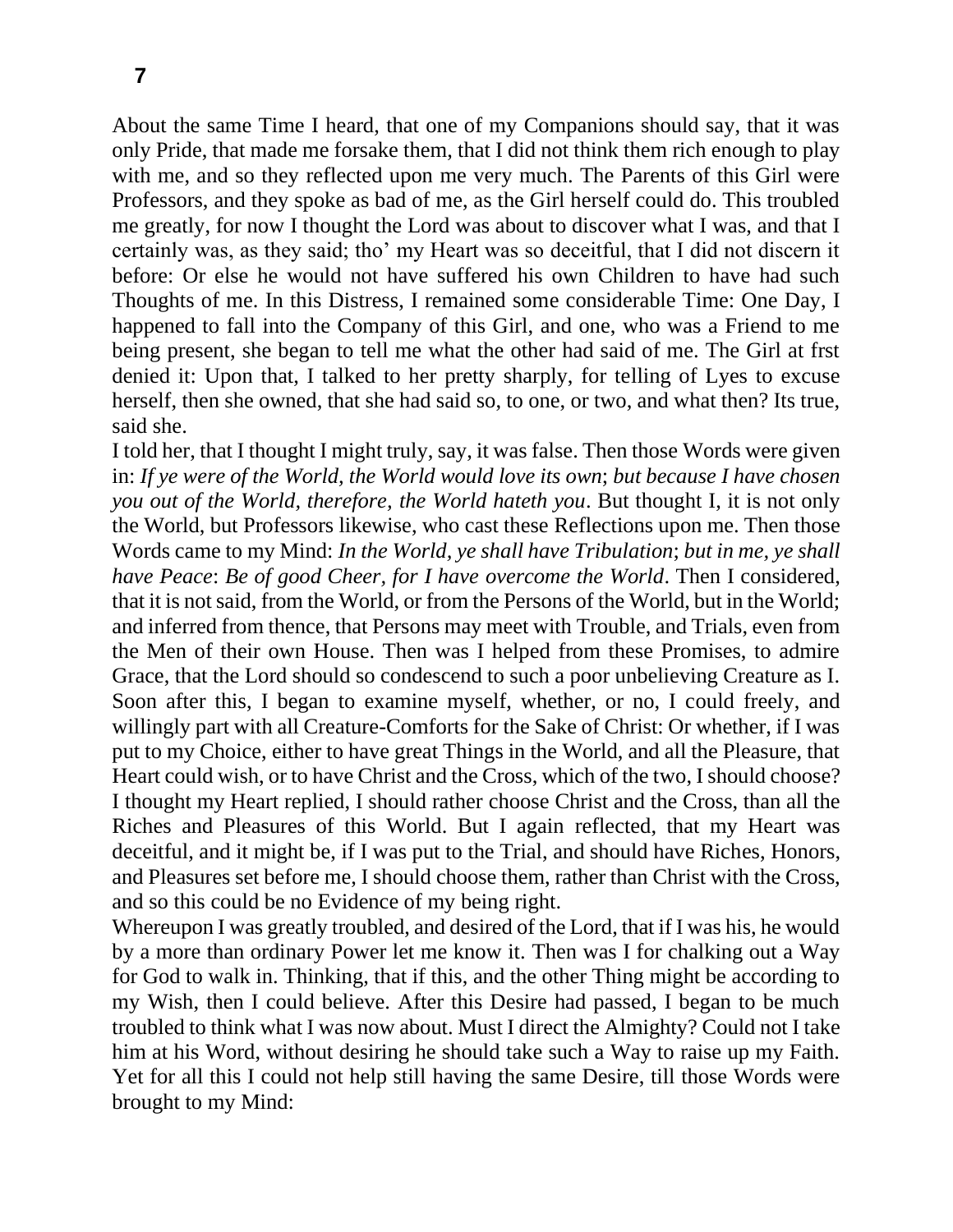*My Ways are not as your Ways, nor my Thoughts, as your Thoughts*: *For as the Heavens are higher than the Earth, so are my Ways higher than your Ways, and my Thoughts, than your Thoughts*. Soon after this, those Words were impressed upon my Thoughts: *Fear thou not, for I am with thee*; *be not dismayed, for I am thy God*. *I* will strengthen thee, yea *I* will help thee, yea *I* will uphold thee with the Right Hand *of Righteousness*. It was a good Word indeed to my Soul, for many Days. About this Time, my Father was preaching from these Words: *Return unto thy Rest, O my Soul, for the Lord hath dealt bountifully with thee*. My Memory is too bad to give any particular Account of what was then delivered. But this I can remember that I had sweet Times under hearing. One Sabbath-Day in the Morning I was very ill, so that I was forced to stay at Home. But no sooner was the Family gone to the Meeting; but I began to reflect upon myself, for letting a little Illness detain me from going. If I had a right Value for Hearing the Gospel of Christ, thought I, I should have gone: Or had I any right Esteem for the Comfort, and Refreshment of my Soul, I should readily, have gone, that I might have met with it; but now I thought it was plain, that I was nothing but a painted Hypocrite. I had at that Time such a Sight of the Darkness of my Understanding, the Hardness of my Heart, and of the Perverseness of my Will, that I thought there were none like me. For thinks I, such as are indeed Christians, take more Delight in the Means of Grace, and in discoursing of the Things of God. They can speak of a new Birth, and of Faith in Christ, and this I thought myself a Stranger to. So, I then judged, there was nothing right in me: But if there is not yet, it is high Time there should, thought I; and I am well assured, that if I return back to my former Course of Sin and Folly, I shall perish. If I have any Dependence on any Thing in myself, that is too short: There is no other Way, whereby we can be saved, but in, and thro' Christ, thro' his Righteousness alone, without any of our own to be joined therewith: Therefore, I will now, as helped, venture my Soul upon him, *if I perish, I perish*.

Then that Word was given in to me with an irresistible Power, so that I could not withstand it: *I, even I, am he, that blotteth out thy, Transgressions, for my own Sake, and I will not remember thy Sins*. Then was I again helped to admire the free, rich, and distinguishing Love of God: That he of his good Will and Pleasure. and for his *own Sake,* not far any Worth, or Worthiness in me; no, for I deserve *not the least of his Mercies,* should thus freely pardon the *most vile* of Sinners. Then I desired, that since Grace is thus free, I might never be suffered to do any Thing to offend, so kind, so merciful a God: For, thought I, is it so, that Grace, Love, and Mercy, is so abundant, and super-abounding, then am I under the highest Obligation in the World, to be found in Acts of Obedience to all God's Commands, so far, as capable, not for Life, but from Life: Not expecting to merit Salvation; but being chosen of God, redeemed by Christ from the Curse of the Law, he having answered all the Demands thereof, and given a full and plenary Satisfaction to divine Justice on my Account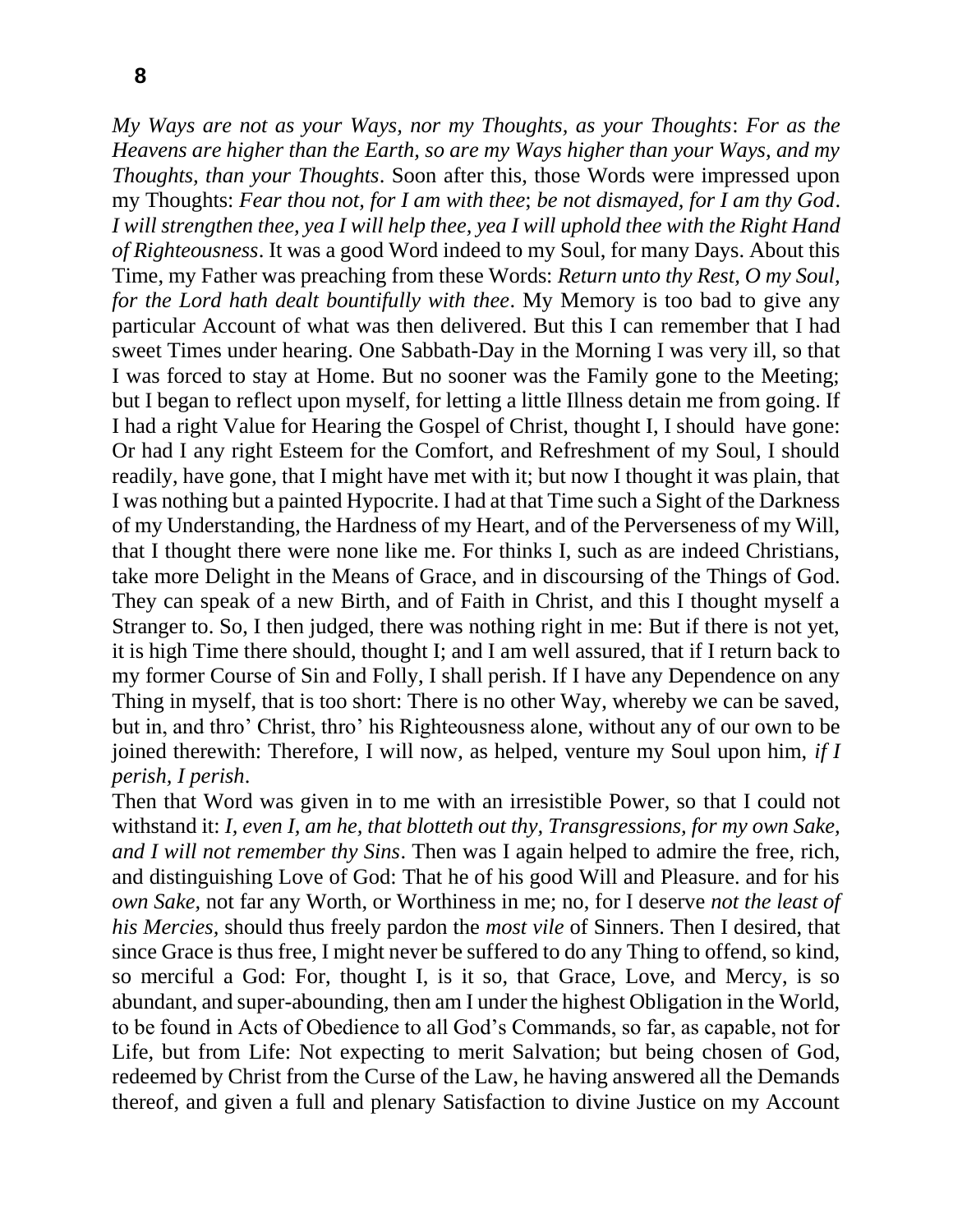therefore, I ought to endeavor to promote his Honor and Glory, in all Holiness, and

godly Conversation. I had at that Time a deep Sense of the *odious* Nature of Sin, that it was of so *heinous*  a Nature, that nothing less than the Blood of the *spotless* righteous Lamb of God could satisfy for it. That the Son of God must: take upon him our Nature, stand in our Room and Stead, *be made Sin for us, who himself knew no Sin, that we might be made the Righteousness of God in him*. O Matchless Grace, unparalleled Love, that ever the *Lord of Life and Glory,* should leave his Father's Bosom, to die so shameful, so ignominious a Death, even the Death of the Cross, for poor rebellious Creatures, and that he should endure such Sufferings, and undergo his Father's Wrath and Displeasure, to that Degree, that he cried out: *My God, my God, why hast thou forsaken me!* And all this for, and on Account of poor sinful Mankind. The Consideration of this, made me abhor Sin, and loath myself on Account of my Transgressions, I desired, that I might never be suffered to sin against God, in Heart, Lip, nor Life. Nay, I thought, that if I was sure to be damned, yet I desired, that whilst I remained here, I might live to the Praise and Glory of God.

I had a comfortable Time all that Week, and the Week following. Many sweet, and precious Promises were given in, which I cannot now remember: So that I was filled with such Transports of Joy, as I cannot express, nor could I willingly admit of any Discourse, or Company, that might interrupt my Enjoyments. And to the End, that nothing of that might hinder my Meditations, I commonly sat in my Lodging Room, where I enjoyed many pleasant Hours, as well as some distressing ones. I had now an endeared Love for any, that I hoped were the Children of God. And, if I heard of any young ones, being under Convictions, I soon found my Affections strongly engaged to them, who before I had no Esteem of, and an earnest Desire after their Welfare.

After this, hearing some, in telling their Experience, speak of the dreadful Temptations they had met with, and also reading Mr. *Barry*'*s* Account of the Dealings of God with him, what sharp Conflicts he met with, and how long he was under *the Spirit of Bondage,* and upon his receiving *the Spirit of Adoption,* what glorious Effects ensued; I began to fear again, that I was not in a converted State. For, I thought, I was never loaded with the Guilt of Sin, as some be: Neither was I ever assaulted with such dreadful Temptations from *Satan,* as many are; nor yet have I ever enjoyed such wonderful and glorious Revelations of Christ, as some express, therefore, I fear that I am still *in the Gall of Bitterness, and the Bond of Iniquity*. My Trouble thro' these Fears, increased daily for some Time. Whereupon, I acquainted one of my intimate Friends therewith: Who directed me to a Passage in Mr. *Bunyan*'*s Come and Welcome to the Chief of Sinners,* which just answered those very Objections. The reading whereof little removed my Doubts. And also reading Mr. *Barry*'*s Postscript,* to caution such doubting tempted Believers, that might be ready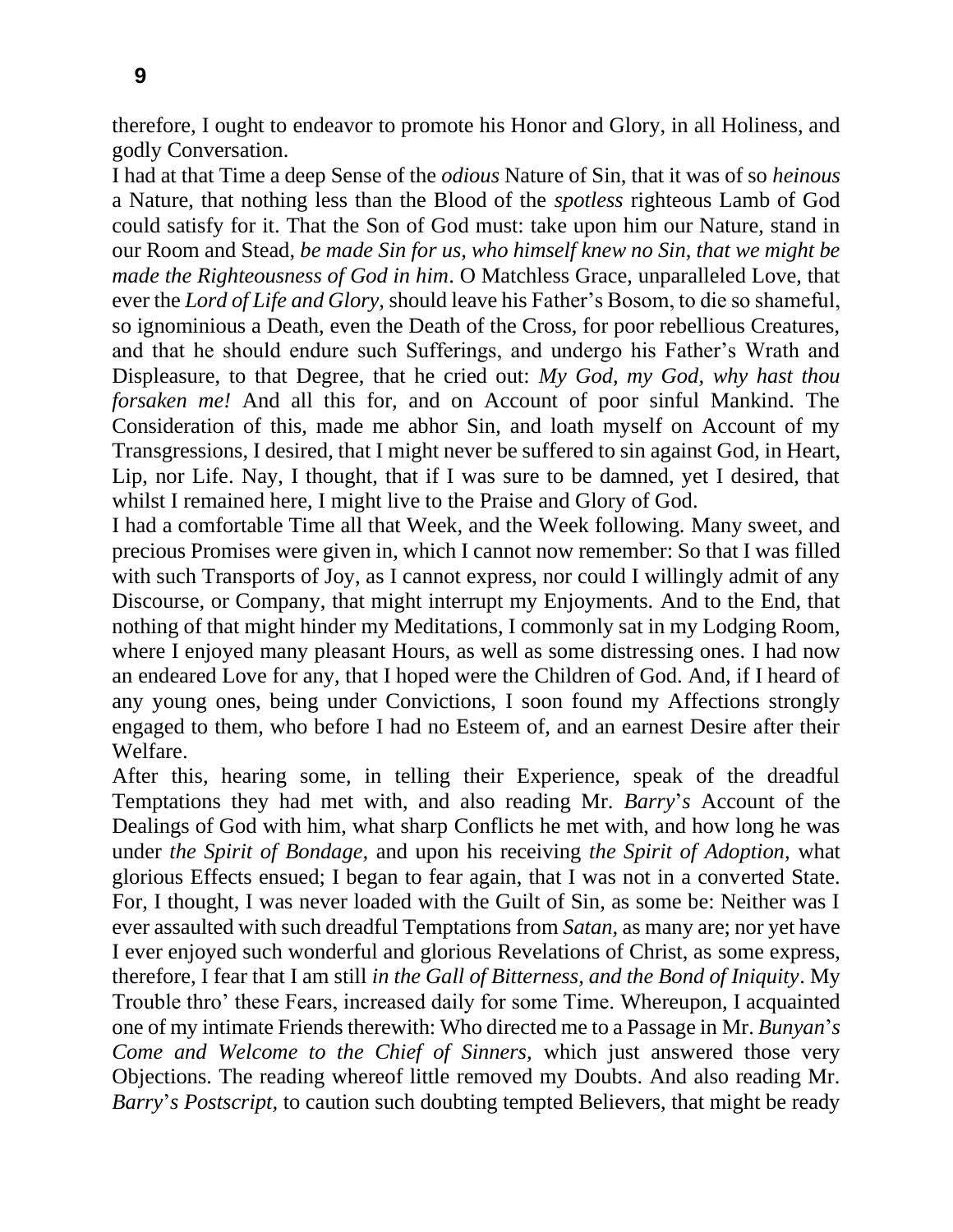to draw sad Conclusions against themselves, from hearing of the wonderful Dealings of God with him, in handling him so sharply by *the Spirit of Bondage*; as also his bountiful Dealing with him, in making his Soul the Receptacle of such Joy and Consolation, upon believing. Saith he, *Some pass thro*' *greater Horror, and are brought, as it were, to the Gates of Hell, and Desperation, as I was*: *Others are dealt more easily, and gently with, being sweetly allured, and as it were insensibly transplanted into Christ, they not well knowing what is done to them*. The reading of these Things, I say, together with those Words, following of me very much: *He leadeth thee by the still Waters,* did give me some Hopes, that I was one of those, that the Lord was pleased thus by the gentle Drawings of his Spirit to bring to close with Christ. Then those Words were very pleasant to me: *I taught Ephraim to go, leading them by the Hand*; *but they, knew not, that I healed them*. *I drew them with the Cords of a Man, with Bands of Love*. *I was to them, as they that take off the Yoke on their Jaws, and laid Meat unto them*.

Then was I helped to see, that tho' I had not been so strongly beset with Temptations as some are, yet that was not an Indication, that the Work of Grace was not right, in, and upon me; for the Lord can work in what way he pleases. And surely, I have great Cause of Thankfulness, on this very Account, that I was not left to the Buffetings of *Satan,* nor to be so long under that sad Horror and Bondage of Conscience, as some be, and tho' I had not such great Revelations of Christ, nor such ravishing Joy and Comfort as some have; yet I had such Views of him, as a suitable, and sufficient Saviour, that I would not part with my Hopes of an Interest in him, for the World: And also had received such Joy and Comfort from him, as did far surpass all the Comfort, that can flow from the belt, and greater Enjoyments of this World's Things: Yea, for one Moment's Communion with God, is far preferable to all the Riches, Honors, and Pleasures of this World; for it yields more Satisfaction, and Peace, than can be met with in the highest Station of worldly Grandeur.

Thus was I helped to meditate on these Things, and to stand and admire, that I should be so highly favored, as to have any Discovery of pardoning Grace, any Manifestation of redeeming Love. It had been a great Mercy, if the Lord had fxed his Love upon me, and had not made it known to me: But O it is matchless and unparalleled Grace indeed, that he should send his Spirit to reveal this his altogether unmerited, and inconceivable Love to my Soul! I can never enough admire this great, this inexpressible Love. Neither am I able — Something is here wanting, by Injury her Writing hath suffered, thro' one means or other. She proceeds thus. Then was the Language of my Heart, O that I might never commit one Sin more! How can I bear to think of offending so kind, so loving a God. What Sin against such Love and Mercy, that hath been discovered to sinful unworthy me? How can I bear it Wretch that I am, are there yet the Remainders of Sin in me; I hate it, I loath it. O! that I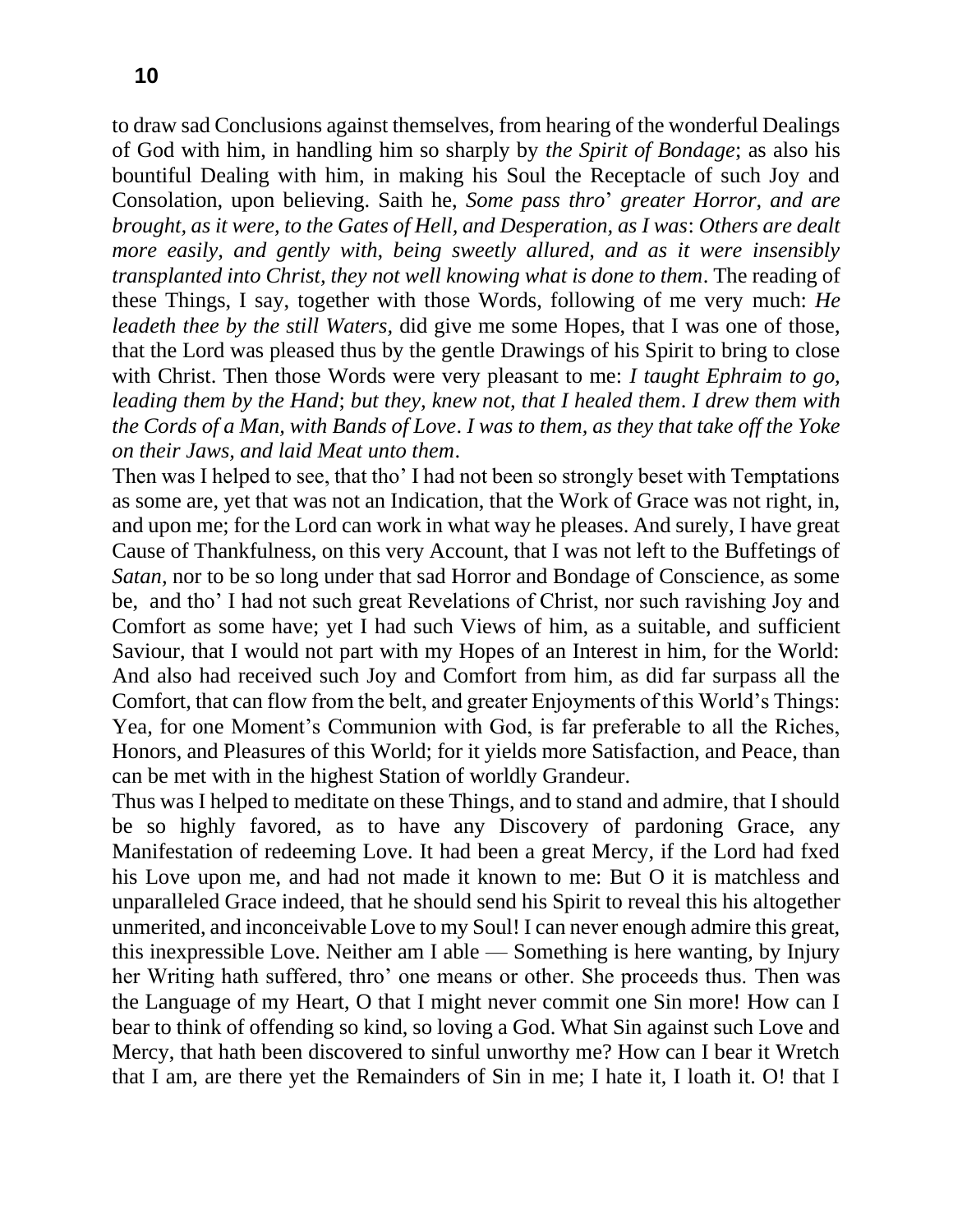\_\_\_\_\_\_\_\_\_\_\_\_\_\_\_\_\_

might be wholly and entirely freed therefrom. This, I say, was the constant Language of my Heart for some Time.

Unwilling was I, as I have before said, to leave my Lodging Room, so much as to eat a little Victuals, for fear of having my Thoughts diverted from Things that are heavenly and divine. And, when I was in Company, I was restless till I got by myself again. One Time I well remember, having been in Company, when I got to my Chamber again, I was thinking over something that passed, till on a sudden, those Words came with such Power: *My Son, give me thy Heart*; I answered, Lord, do thou take it, thou alone art worthy — here also some Injury hath happened to her Lines.

I admired, that the eternally glorious God should stoop so low, as to desire a Place, in the Hearts of such poor, Nothing-Creatures, as we are, who is glorified and adored above, by the blessed Angel, and hath no need of the Adoration, and Services of such *poor Dust and Ashes* as we are. O wonderful and matchless Grace!

I had that Afternoon, such Views of the Glories of Heaven, of the Bliss and Happiness, that the Angels, and glorified. Saints are possessed of, that made me even long to be *dissolved, to be with Christ, which is far better*. Some little Time after this, one Sabbath-Day, as I was going to the Meeting, this Thought darted into my Mind, that I was all this while, but a deceiving myself, and building my Hopes on a sandy Foundation, and not on Christ, who is the only Way of Salvation. This Thought set me on a Tremble, and sad Distress was I in, till those Words came in: *I will deliver thee from going down to the Pit, for I have found a Ransom,* which a little supported me, tho' I could not tell whether there was a Scripture, or not; but when I came home, I looked into a *Concordance,* and found it. In the Afternoon, when I was in the Meeting, my Fear seized me again that all I had met with, was only a Delusion, that *Satan* was endeavoring to deceive me, and so took this Method, which he thought was the likeliest to keep me quiet, persuading me, that I was in a safe State; when alas! it was no such Thing. I thought he could *transform himself into an Angel of Light,* and can bring Scriptures, to those that he brought to trust in, and depend on something short of Christ. This I fully thought was nay Case, for about Half an Hour; then those Words were brought to my Mind: *I am not a Man, that I should lye, nor the Son of Man, that I should repent*.

Here the Narrative she gives is broke off, and left unfinished. I shall present the Reader with some farther Account of her Experience, and of the carrying on of the good Work upon her soul, out of some of her Letters, which she wrote to Relations, Friends, and Acquaintance. I shall begin this Account with some Lines taken out of a Letter to her Mother, whom she much honored and tenderly loved. She writes thus: *Dear Mother,* I AM very glad to hear of your being in such a comfortable Frame, whilst under your late Affliction. The Presence of God is very comfortable and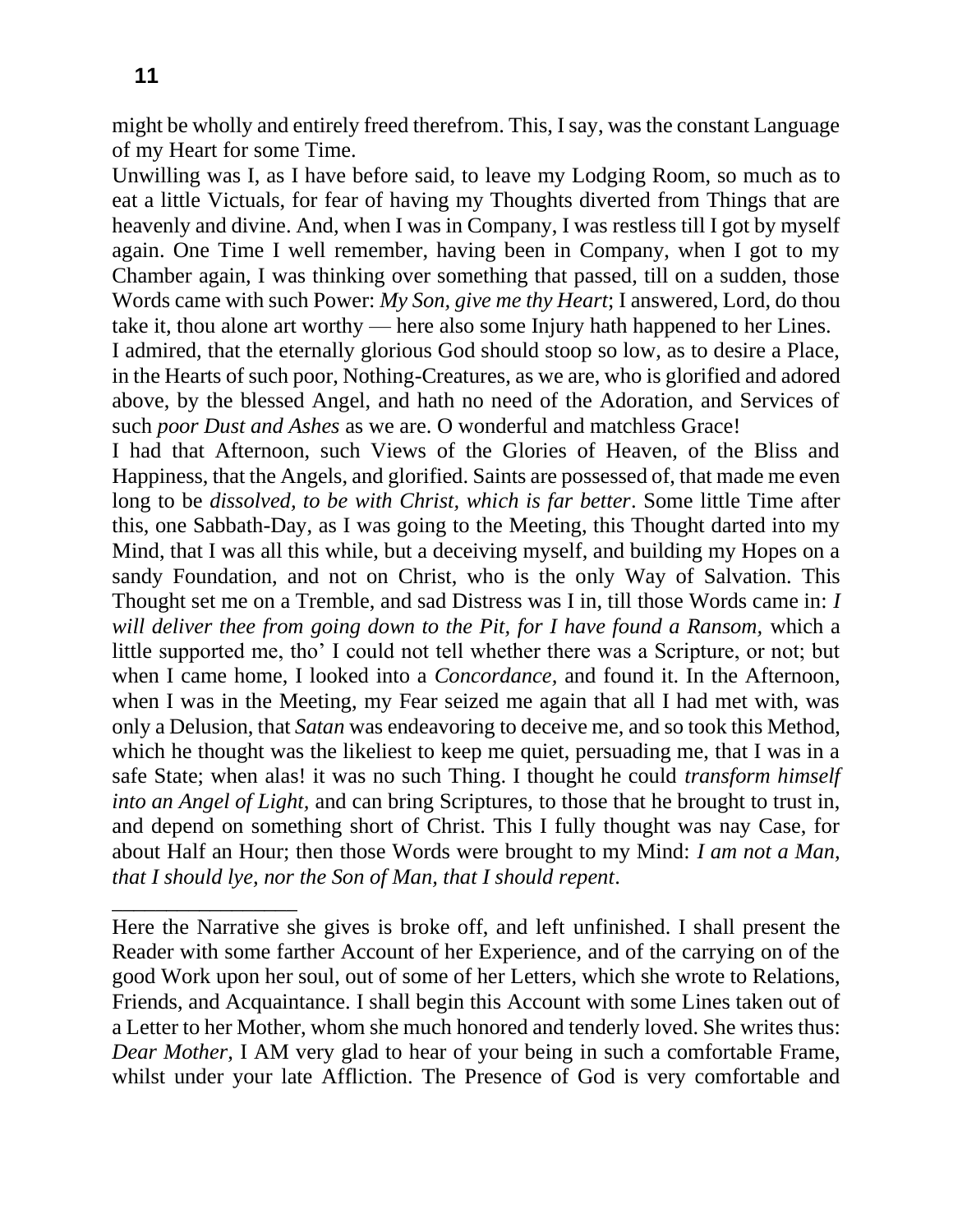\_\_\_\_\_\_\_\_\_\_\_\_\_\_\_\_\_\_\_\_\_\_

delightful at all Times; but in a special Manner in a Time of Affliction; it makes Affliction seem very light and easy.

Thro' Grace I know something of it. I also know something how dismal and distressing it is to be on a sick Bed; and to my own Apprehension, to be ear the Time of Dissolution, and to be wholly deprived of his comforting Presence, to have not one Glimpse of Love, no sealing Evidence of an Interest in his Favor; but quite on the contrary, writing the most bitter Things against myself: Lying for some Time under the dreadful Apprehensions of approaching Wrath and endless Misery. This is a very sad Case; but as I before hinted, this is not always, nor indeed not often mine; but it has been the Pleasure of my dear Lord, most Times, when attended with bodily Illness, to favor me with Visits of Love, to give me repeated Discoveries of my Interest in him, and to let me see, that it is *in very Faithfulness,* that he afficts, that it is for my *real* Good and Advantage; tho' I at present may not discern how, or which Way. For *what he doth, we know not now*; *but we shall know hereafter*. I have been filled with Admiration and Astonishment, that my Afflictions are not the Rebukes of an *angry* God; but his fatherly Chastisements for my Profit, that they come not in vindictive Wrath; but are as the Rod in the Hand of a loving and tenderhearted Father. That he will lay no more upon me, than he will enable me to bear. That they are Part of my Portion: Yea, that they are really Part of the Blessing designed for me in the eternal Covenant. That they are mine, in the Sense the *Apostle sp*eaks of, when he enumerates the many Benefits that are the Saints' Property: *Whether* Paul, *or* Apollos, *or* Cephas, *or the World, or Things present, or Things to come, or Life, or Death all are yours, for ye are Christ*'*s and Christ, is God*'*s*. But I must conclude for Want of Time, *etc*.

To the same she thus expresses herself on a very mournful Occasion, *viz*. the Death of an only Child, who was not five Years old. *Dear Mother,*

YOU desire to know how we are in our Minds. Indeed I have often thought to write to you on that Subject; but it being a *melancholy* one, I omitted it: Tho' I may say, that for my own Part, I am mostly better reconciled to that *mournful* Providence, than I could have expected. Not that my *dear Babe* is much out of my Mind, for that she is not, Day, or Night; but at some Times I am pretty much resigned to the Will of God, in what he has done; and can believe, that he doth all Things well. And *that his Thoughts towards me, in that Respect were Thoughts of Peace, and not of Evil*. I at sometimes hope, that these Words, which so much ran in my Mind, in my *dear Babe*'*s* Illness, have in some Measure been made good, *viz*.

*This is the Will of God, even your Sanctification*. Now, what is Sanctification, but to have our Will wholly resigned to and swallowed up in the Will of God? And I think, if I know anything of my own Heart, I can say, that at Times, I have been helped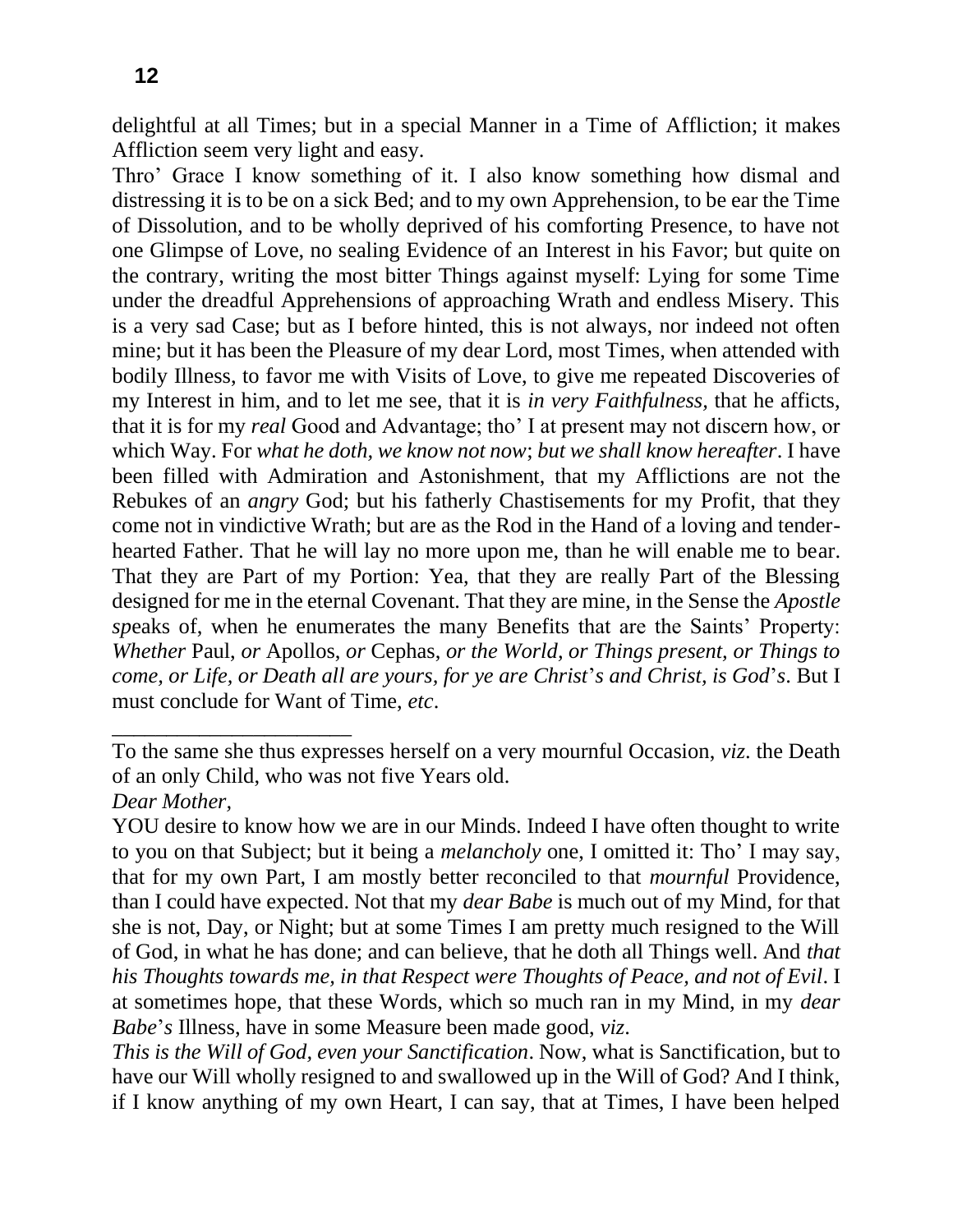quietly to acquiesce in the Will of God, In the Removal of one of the most engaging Babes, merely because it was the Will of my heavenly Father. The sweet Frames that I have at sometimes been in, since her Departure, I cannot otherwise express, than that it was, as if my Will was indeed wholly swallowed up in the Will of God. But alas! This is not always the Case: I meet with some Intervals, and such too, that at those Seasons, I can hardly tell how to bear up under my Loss, which I don't find, that length of Time has any Tendency to abate the Sense of.

In answer to a Letter from her Mother, upon this delicate and affecting Subject, she speaks thus: I Thank you for your seasonable Advice; but alas! I am too apt to murmur at this Dispensations of Providence, and think it is a Stroke too heavy for me to bear. I am sometimes like unto *Jonah, think* I *do well to be angry*; I am ready to call Providence to an Account, in this Manner; thinks I, why was the not removed sooner, before she was so exceedingly engaging? Or why had the not continued longer, that she might have been more capable of giving an Account of herself; that so we might have had full Satisfaction about her State. I have indeed been sadly distressed about that, tho' I sometimes think I have less Reason so to be, than many others have, (the means under such a Circumstance) for it is certain, the had *uncommon* Impressions upon her Mind some Time before her Illness. For she talked much about dying and being in Heaven, she wanted to know what would be her Employ there, and if she should not see more and know more, than she did here. In the midst of her Gaiety and Briskness, she would often change her Countenance, and look as grave and solid as anybody could do; and running to me would say, Mamma, doth he that is above see me now? And is he angry with me? And many such Questions she often asked, that I many Times could not tell how to answer her. It would fill Sheets of Paper to relate her pretty Speeches, which were something remarkable.

It will likewise be too tedious to inform you here, of the various Trials and Temptations that I have labored under, and the particular Supports I have had, in *my dear Babe*'*s* Illness and since her Death: Only this I may say, that if I had not had some Supports, I think I could not have bore up under so sore a Trial, but I purpose to see you very soon: If the Lord permits me, I think to be at *Northampton* in less than a Fortnight, tho' it will be a melancholy Journey to me now. I pleased myself very much with the Thoughts of coming with my *dear Lamb* to *Northampton,* to shew you what a fine Babe she was grown. She was so much improved in less than two Years, that she was a Wonder to all that saw her: Her Temper was so *sweet,* and her Carriage so *affable,* and *pretty,* that rendered her agreeable to all our Acquaintance. She was generally beloved, her Company was much courted, she was much admired, and the Loss of her is much lamented, She was, I believe, as desirable a Child, as ever lived, an obliging dutiful Babe indeed, and a tender one, if we were

\_\_\_\_\_\_\_\_\_\_\_\_\_\_\_\_\_\_\_\_\_\_\_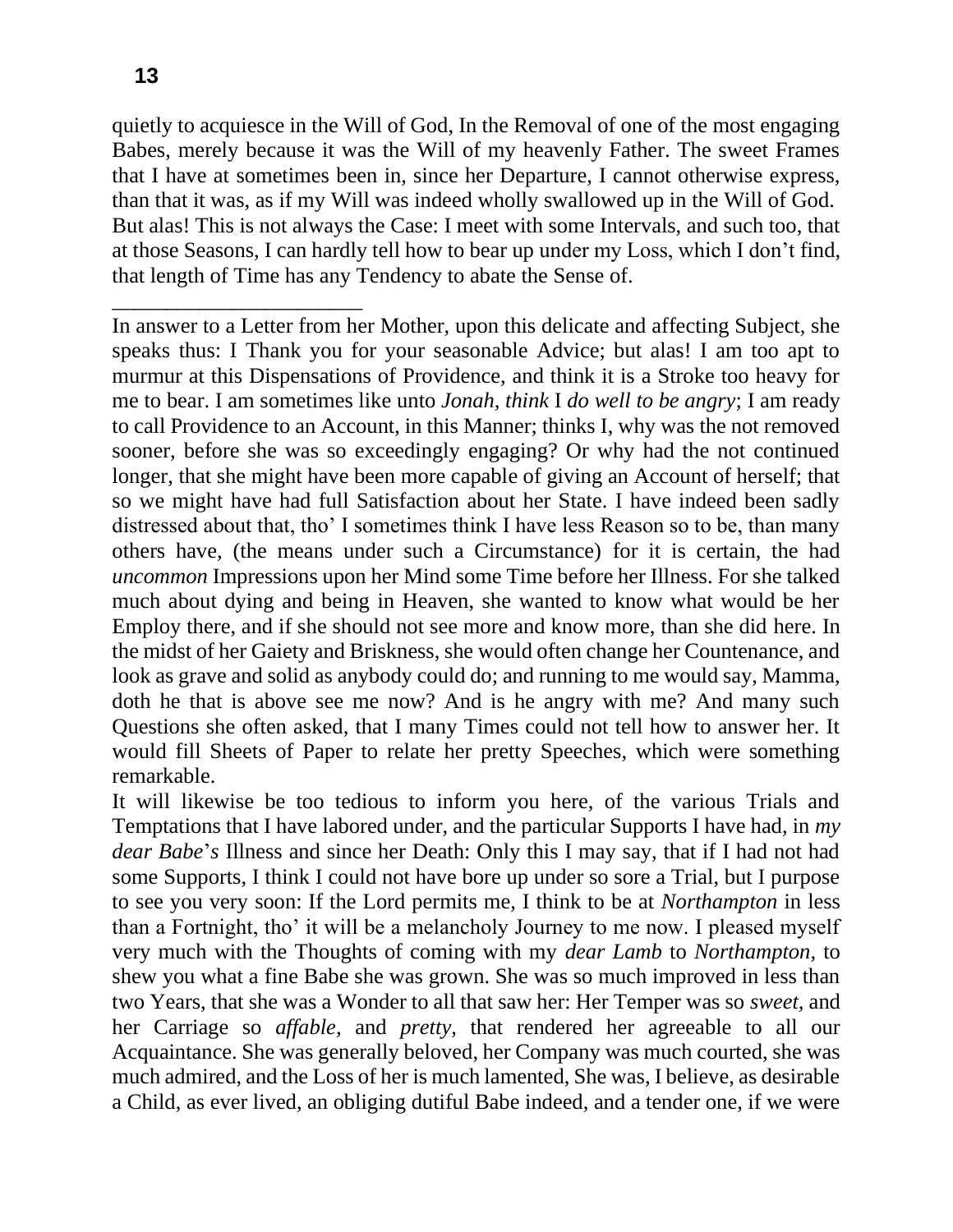not well; but as lovely a Creature, as she was, she was not too lovely for him, who, I would hope, has taken her to himself. But it will be of no Service to go on thus.

She thus writes to one, who acquainted her with some Matters of Complaint relating to spiritual Things.

MY Experience is the same with yours, as to Disorders in Duty, and the Workings of Corruptions out of Duty. I fnd my Heart, as vain, and as carnal as ever, nay, I think far worse than ever; so that I often think, surely there is none in the World like me. You complain in yours of Heart- wanderings; so that you know not how to approach unto God in Prayer many Times. But remember that Covenant, wherein you are provided for, both in this Life, and that which is to come. By Virtue of that Covenant, Believers are fed with *the fnest of the Wheat, and Honey out of the Rock*: And, indeed, we stand in great need thereof, at this Day, when we are encompassed with the Waters of *Marah, viz*. *Bitterness,* when *we are troubled on every Side, yet*  (if we are made to act Faith in Christ) *not distressed,* 2 *Corinthians* 4:8. It is a small Thing to be buffeted of Satan, to be reproached by Men, if we can claim an Interest in the Power of Christ our Lord, that will support us, when all Creatures fail us.

Outward Discouragements seem many and great, when Faith is weak and feeble, Unbelief stumble at many Things, which Faith steps over with ease. Oh! may we be helped to wrestle with God for more Faith; surely, a Believer is under spiritual Decays, when he, or she, under a Want of Faith can neglect the Throne of Grace. Happy are those, whose Wants make them more importunate, and earnest with the God of all Grace; such shall be supplied, *according to the Riches of his Glory*. *He that prepares the Heart to ask, will cause his Ear to bear*. Psalm 10:17.

When God makes us earnest Beggars, in his Son's Name, he will make us successful ones for his Son's Sake. We have great Encouragement to ask, God takes Delight in Acts of Mercy, *Micah* 7:1 8. *He gives liberally, and upbraideth not*; he will not always deny us, because of our former Negligence. The Pleasure he takes in manifesting his Mercy, cannot be allayed by our Unworthiness, Darkness, Deadness, or any Thing of that Nature. We must consider, the Justice of God is fully satisfied, therefore, *Fury is not in him*. God can now deal with us *sinful Dust and Ashes,* in a Way of Mercy, without any Hindrance from his Justice; he hath regard to the perfect Satisfaction made thereunto, by his Son *Jesus Christ*; and as long as that is presented at the Right Hand of God the Father, so long we 328have Ground to think, and believe, that no Shower of Wrath shall fall upon us: For although' Faith in the presented Obedience of Christ, makes us comfortable, yet its Christ's presenting of it for us, makes us safe. The Acting's of our Faith *ebb,* and *flow*; but the Righteousness of Christ is one, and the same forever, *it shall never be abolished*. Neither Sin, not Satan, Time, nor Eternity, can make any Alteration in it. It is Raiment, that *waxeth not old* upon us, notwithstanding we are, in this Wilderness-

\_\_\_\_\_\_\_\_\_\_\_\_\_\_\_\_\_\_\_\_\_\_\_\_\_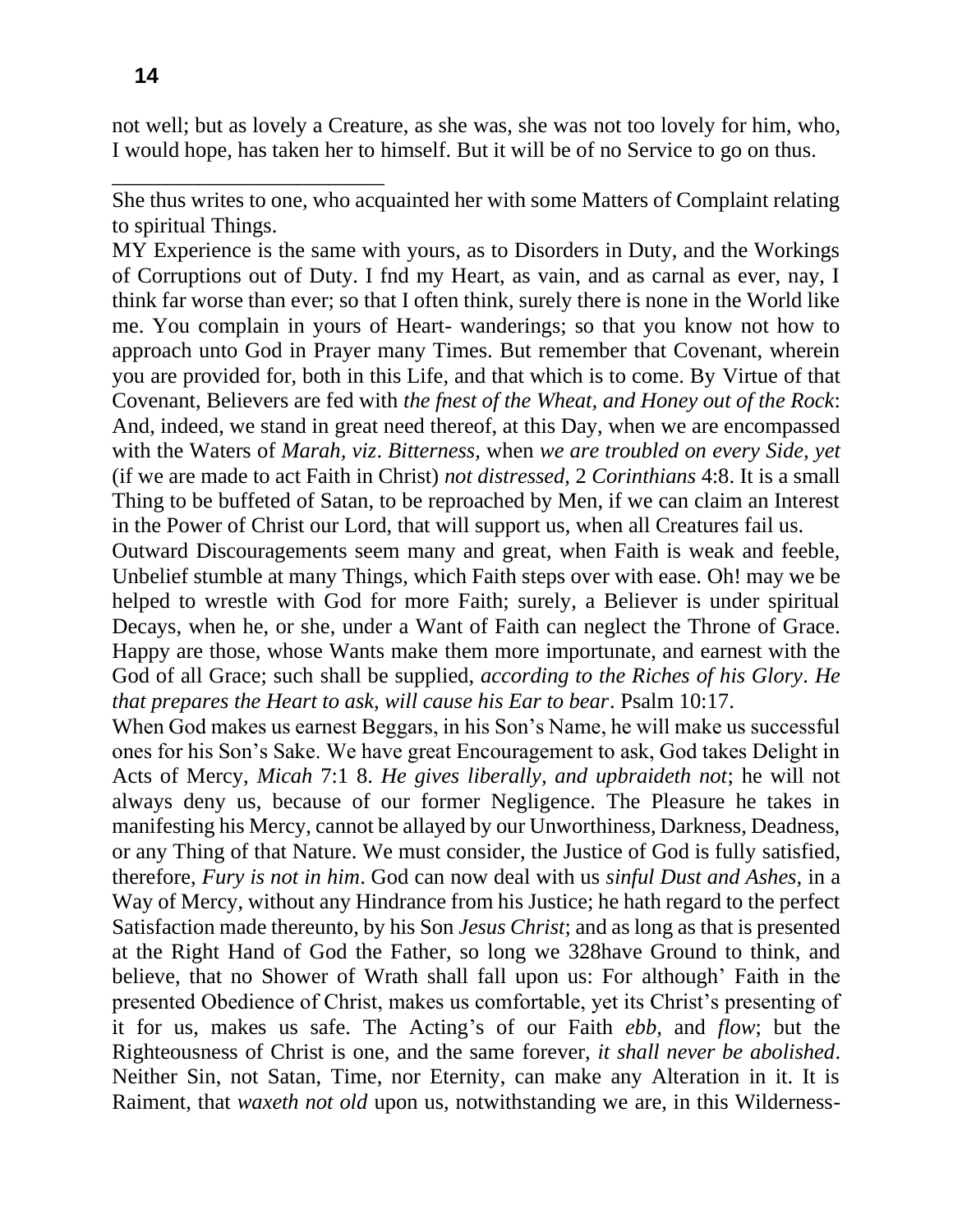\_\_\_\_\_\_\_\_\_\_\_\_\_\_\_\_\_\_\_\_\_\_\_\_\_\_

State exposed to many Storms and Tempests. Christ is *the Bread of Life,* and his Righteousness, is a Robe and *Garment of Salvation*. Oh that we might be enabled to believe in him more steadfastly, not doubting, but we shall be preferred in the midst of the Tempest, remembering, that *this Man,* Christ, *is a hiding Place from the Storm, a Covert from the Tempest*; *as Rivers of Water in a dry Place, and as the Shadow of a great Rock in a weary Land*. He is both Protection and Refreshment to us, in this howling Wilderness; but I must break off for Want of Time.

In another Letter she gives some Account of a Sermon, she heard from these Words: *Lo! the People shall dwell alone,* and of the Frame of her Mind while hearing of it: The Account she gives of the Sermon is this; that the People of God may be laid to dwell alone, as Objects of God's eternal Choice from among others: As Christ became their Surety, and by Reason of the Spirit's Work upon their Hearts. That they dwell alone in God's Love, in Christ's Love, and in the Love of the Spirit. And, that they may be said to dwell alone, in Respect of their Desires of Grace, their Aim, and End being God's Glory. All indeed, said he, may desire to be saved from Wrath and Misery; but their Desire is, that God may be glorified in, and by them, as well as that, they may partake of Happiness. Besides, they give Thanks and Praise to the Lord, in the Reception of Mercies, they are, in some measure, helped to eye from whence their Mercies flow, and so give God the Glory of all; whereas, others, if they enjoy the good Things of this Life they ascribe it to their good Endeavors, and good Management, *etc*. I was, says she, pretty much affected under hearing. I wish I had a Memory to retain what was delivered, so as to give you a particular Account thereof, and of my Frame under that Sermon, it was (some Particulars of it especially) very searching, which put me upon Self- Examination, and on the strictest Search, I thought, at least, that my Experience could witness to the Truth of what was said, and so I was in a comfortable Frame; but I have been often attended with questioning Thoughts this Week, and am now in a very discomposed Frame, unft indeed to write. I do not love Writing; but when I am in pretty lively Frames. In another Letter to the same Person, when she was under Trouble of Soul, she thus expresses herself. I cannot see, that I have any Grounds to suppose, that I have in Truth and Reality ventured my Soul upon Christ. It is one Thing to believe the Truth of his Word, and the All-sufficiency of his Grace, and another Thing to believe in him, and receive him, and rest upon him, for Life and Salvation. Neither am I, as I think, I ought to be, concerned about it; but am indeed possessed of Carelessness, and Indifferency too often: Tho' at some Times, I am almost overdone with Distress for a few Hours; but then it wears off again without any Application of pardoning Grace, and is succeeded by a careless Frame of Spirit; which seems to be a plain Demonstration, that I am still, *in the Gall of Bitterness, and Bond of Iniquity*.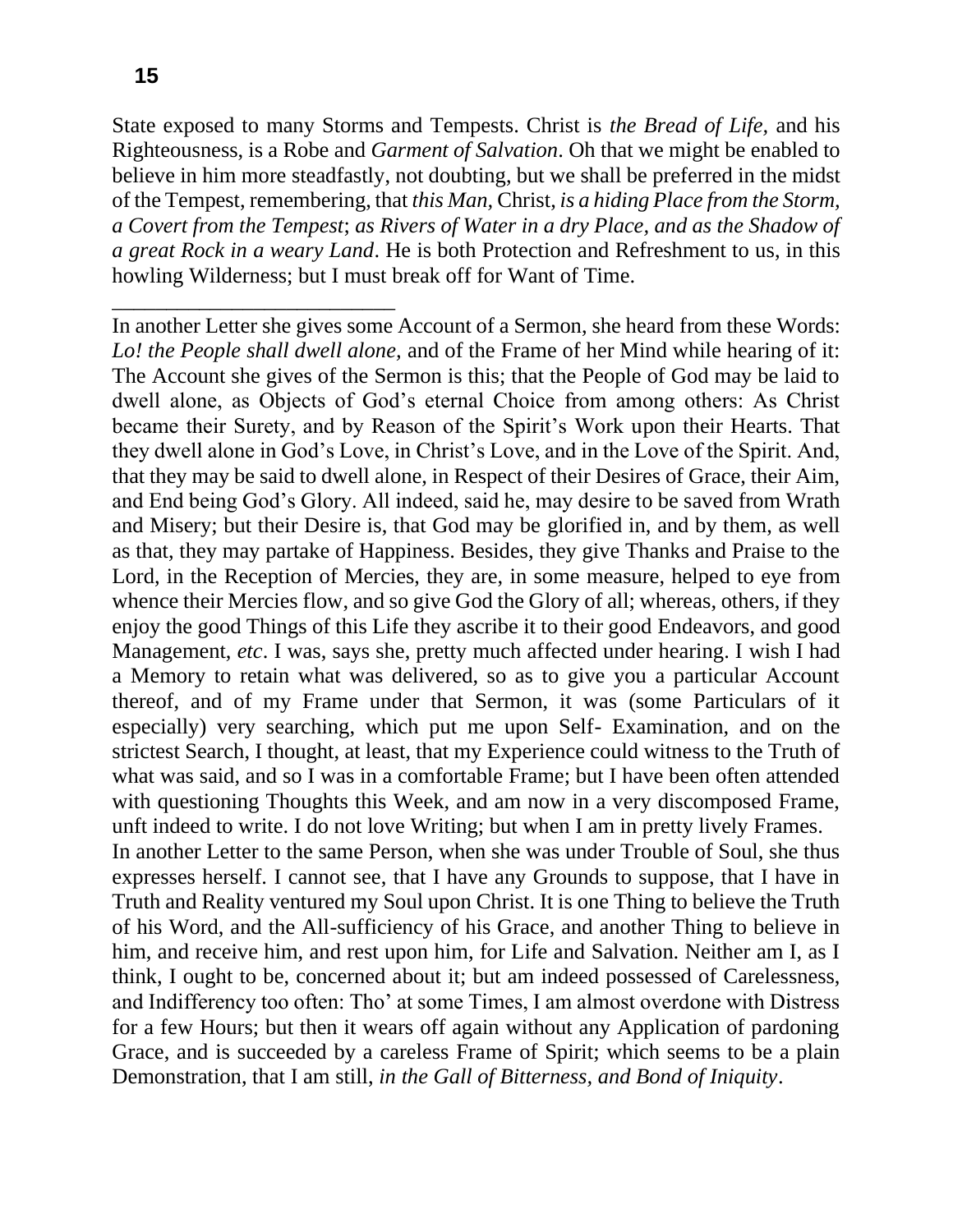As to the Concern, that at some Times siezeth upon my Mind, I think its only the Accusation of a wounded Conscience, against which, I do to a very great Degree Sin daily; being guilty of Sins both of Omission and Commission; the which I know to be a Duty to do, or to avoid, and which doubtless will greatly aggravate my Torments in another World, Christ, himself saith, *John* 15:22. *If I had not spoken unto them, they had not had Sin*; *but now they have no Cloak for their Sin*. I have sometimes thought, that my neglecting to be found in the Ordinances of Christ, might be a Cause of my being left sometimes to careless Frames, and sometimes to unbelieving ones: And, that I had thereby given just Occasion to the holy Spirit, to withhold his gracious Influences; but I do now conclude, that I am still in an unconverted State, and, therefore, the Lord did not suffer me to deceive his Church and People: He would not permit me to be ranked amongst his dear chosen ones. And well it was, that I was kept from it. For, perhaps, I might then have brought a greater Dishonor to his Name, and a greater Reproach to his Gospel, than now I can, Tho' better it would have been, had I been wholly silent, and not acquainted any with what I, thro' a Delusion, fancied, that I met with. Surely Satan used more Subtlety in his Devices against me, than against any other. He took this Method to blind my Mind, and make me think, that I was in a safe State: Thus he hath deceived me: And now he lets me rest quietly. It is said of him, 2 *Corinthians* 11:14 that *he transforms himself into an Angel of Light*.

I do not apprehend, that the Distress, that I am sometimes in, is from him; but as I before hinted, that it ariseth only from a Conscience wounded by Sin, which he perceiving, puts me in Mind of what I before met with, for my Relief at some Times. At other Times, brings other Things into my Mind, to take my Thoughts off from what should be the Matter of my greatest Concern. Thus is he, as I conceive, Time after Time, endeavoring this Way to deceive me, and to keep me from seeking after Salvation in a right Way. These Words have often run in my Mind, of late especially, when I have been for fetching in Comfort from former Experience, then have they darted afresh into my Mind: *Be not deceived, God is not mocked*. And also there: *So are the Paths of all that forget God*; *and the Hypocrite*'*s Hope shall perish*. Yet how little am I concerned about it? Sometimes, as I before said, I am in sad Distress for a short Time; but certainly, if my Concern was of a right Kind, I should not rest satisfied without Discoveries of pardoning Grace.

And if ever I had savingly closed Christ, then surely, I should find more earnest Desires after the Enjoyment of Communion with him. Can a Soul, that hath tasted of his Grace, that hath enjoyed his comforting Presence, be contented to go from Day to Day, yea from Week to Week, without one View, or Token of his Love? You will doubtless say, no; then the true Reason of my so doing is, because I never tasted the Sweetness of it, and, therefore, cannot so thirst and breathe after it, as such do, who have (to the comforting of their Soul) received renewed Love-Visits from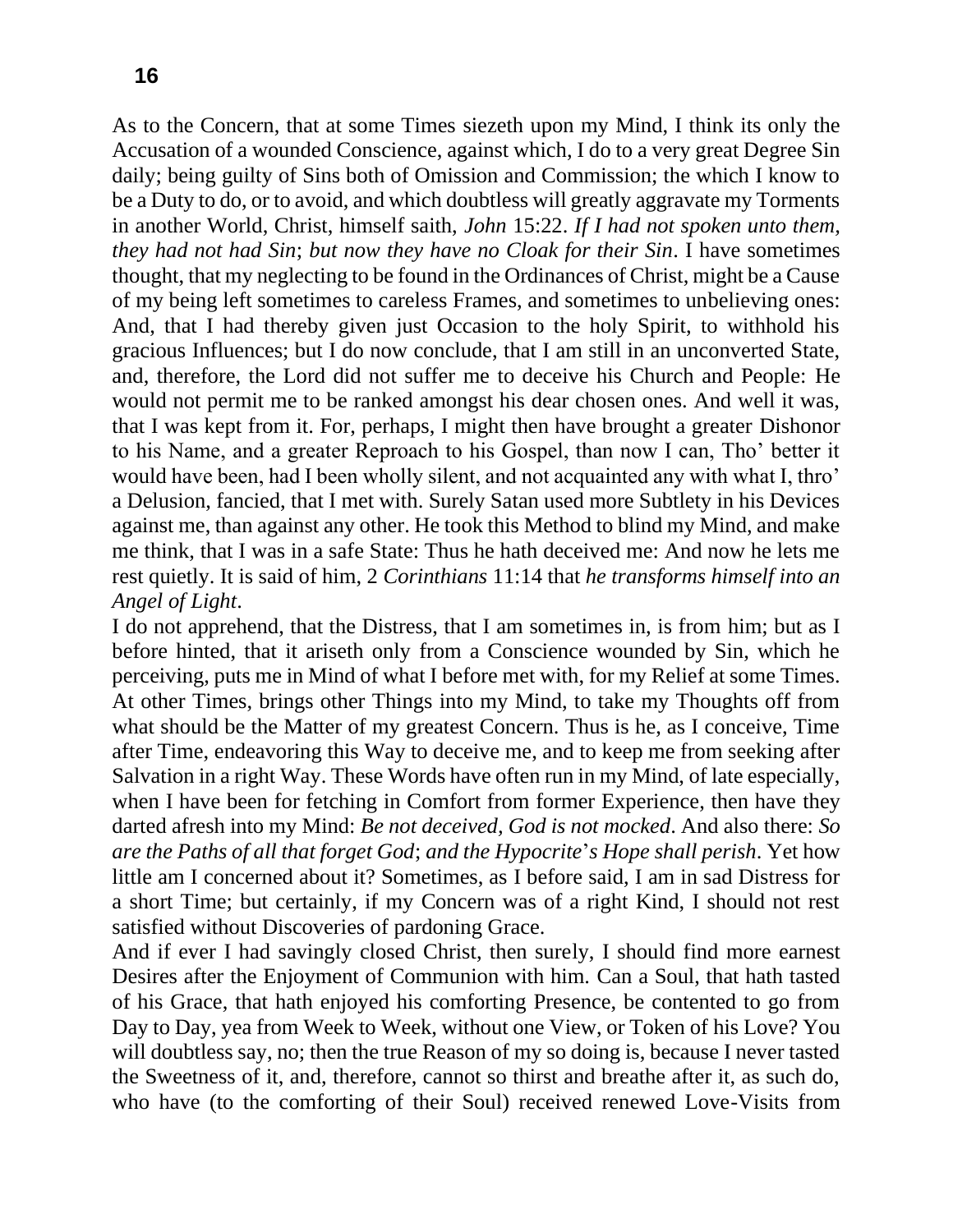himself. A real Child of God values, and esteems Christ above all the World; but it is evident that I do not, because my Heart is so much taken up with the vain Things of this Life, that is at most not a Moment, when compared with Eternity. How happy are they, that have a well-grounded Assurance, that they shall live, everlastingly possessed of all true joys, and Delights, such cannot be satisfied with earthly Riches, Honors, or Pleasures; but they are for the Riches and Glory of Heaven: It is a Crown of Glory, they have in their Eye, nothing but God himself will satisfy them, they count all Things but as Dross and Dung, in Comparison of Christ, and are freely willing to part with all for him, they are willing to *deny themselves, and take up their Cross, and follow him,* willing to do, or suffer any Thing; so that he may but be glorified in, and by them: His Glory is what they aim at in all they do. This I sometimes have thought I could say of myself; but now I see it is otherwise. I wish I could, with Truth, say thus. These are the Friends of Christ, and the only Favorites of Heaven: *Ye are my Friends, if ye do whatsoever I command you*.

They cannot by so doing purchase, or procure Christ's Love and Friendship; no, no, his Favor cannot be bought. *When they have done all, they must say we are unprofitable Servants*. Heaven is *not a Reward of Debt, but of Grace*. But Christ doth freely vouchsafe this Blessing to his chosen, who keep his Word, and its hereby they are assured of his Love: *He that hath my Commandment, and keepeth them, he it is that loveth me*: *And he that loveth me shall be loved of my Father*. Persons may have Christ's Commandments in their Heads, and in their Mouths, may know what his Commandments be, and yet not have them in their Hearts, so as to keep them, or subject to them; but a truly godly Person loves them, approves of them, and sincerely keeps them. The Saints yield a ready and hearty Obedience to the Precepts, Christ hath given forth in the Gospel. *God be thanked, that ye were the Servants of Sin*; *but ye have obeyed from the Heart, that Form of Doctrine, which was delivered unto you*. The divine Doctrine hath great Efficacy on their Hearts. The Word makes an Impression on their Souls; so that with Joy and Delight they obey it, and from a right Principle, from a Principle of Life, from Faith in, and Love to Christ. Holy *David* could say: *I love thy Commandments above Gold*; *yea above fne Gold*. *Psalm*  119:127. And he also says: *Therefore, I esteem all thy Precepts, concerning all Things to be right*; *and I hate every false Way*. But as for me, sad is my Case, I do not find that Hatred to Sin, as its an Offence to the most high God, which he speaks of. I may, perhaps, be afraid of sinning, for Fear or heightening my Torments; but I do not think I ever was made rightly sensible of the *odious* and *abominable* Nature of Sin. Nor do I find that Love to Christ, his People, and to his Ways, as I think his dear Children do.

Is it a Sign of Love to Christ, when the Heart is almost wholly taken up with the Things of this World, and the Mind is remiss, careless, and of one kind, negligent, in discharging Duties and another, which are by Christ enjoined upon us to observe?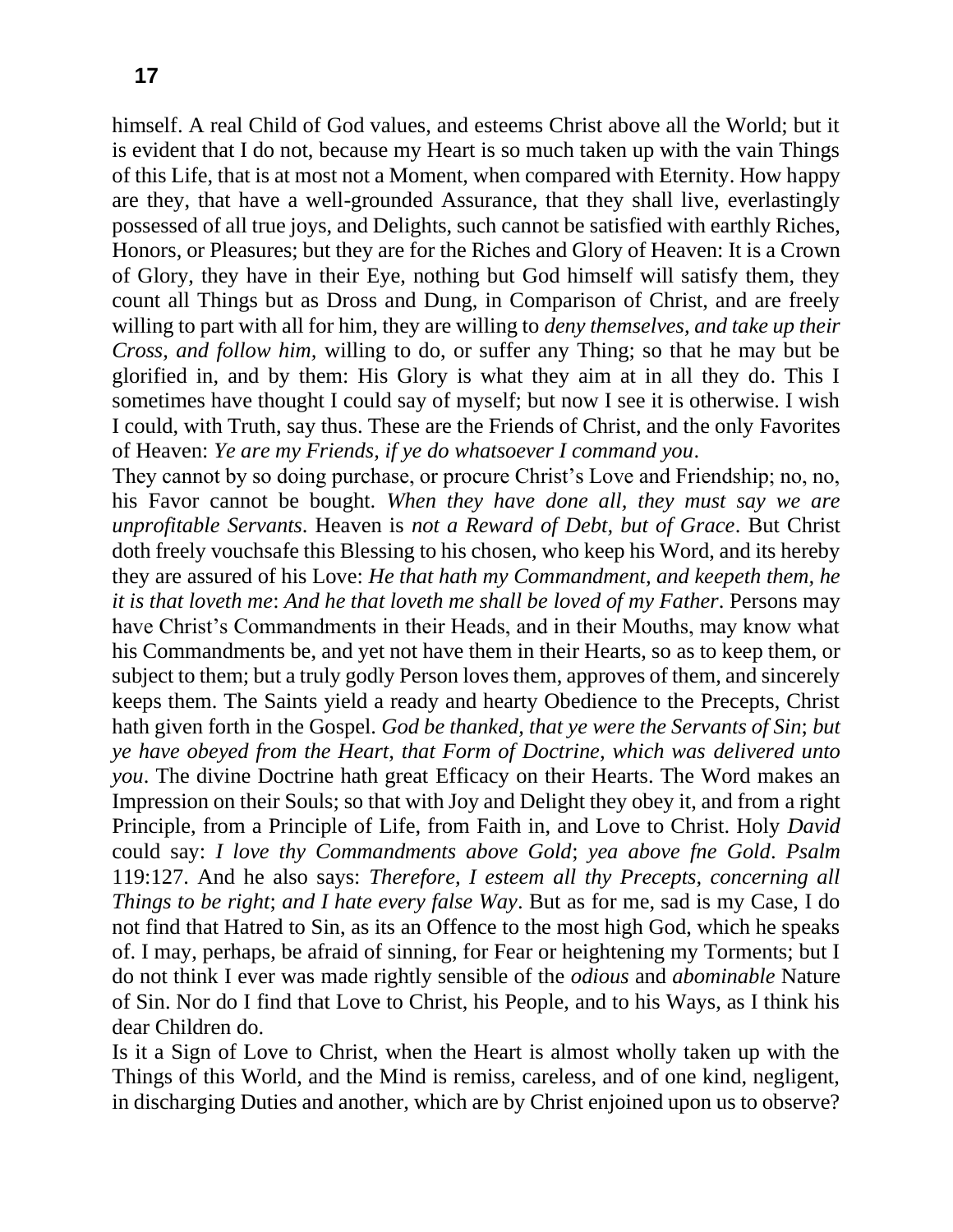\_\_\_\_\_\_\_\_\_\_\_\_\_\_\_\_\_\_\_\_\_\_\_\_\_

No, no, this is no Testimony thereof; but on the contrary Hand, it is a very evident Proof, beyond all Denial, either that there is no Grace at all, in such who are thus vainly carried away, or else, that it lies dormant; but I fear the former is my Case, nay, I am almost certain of it: For those *faint* Desires I have of being saved, proceed not from a Desire that God may be glorified; but only for Fear of the Torments of Hell, nor are those Fears strong enough to make me willing to forsake the vain Things of this World, as I can perceive; notwithstanding the greatest Joy, and worldly Riches and Glory, are not to be compared to the Glory of Heaven, nor the greatest Sorrow, or Trouble here, to the Torments of Hell. Can you (now I have in a small Degree made known my Case to you) I say, can you suppose me to be a true Believer in Christ? Be not so deceived, neither pray for me, as such: But if the Lord inclines your Heart to put a Petition for me, then beg, that I may be rightly convinced of the Evil of Sin, and of my woeful and undone Condition thereby, and of the Necessity of a Mediator, or Saviour, and also, that that I may see the Excellency of that the blessed Saviour, and the great Power and Ability, he is clothed with to save, and that I may be helped to venture my Soul upon him, that I may receive him, and rest, and rely upon him alone for Salvation. I know, my Sins, tho' they be very numerous, are not too many, nor too great to be pardoned, if such a Mercy is but in Reversion for me. Christ's Arm is not shortened, his Power is not limited. He can, if be pleases, come over all the Mountains of my Rebellion.

In another Letter to the same Person, she writes thus: YOURS I received, in which are contained Intimations of the Love and Kindness of the Lord *Jesus* taking hold of your Soul; and making you a Partaker of the Grace of Life. In the Views of which you are led into the Admiration of his Excellency, and the Wonders of his Grace. That the Savour and Power, of those Soul-refreshing Truths, are in some measure experienced by you. Oh! that lovely one, how sweet are the least Glimpses of his peculiar Favor; when he is pleased to give some special Discoveries of it, in our attending upon him. But what will it be, when we shall *enter into the Joy of our Lord,*  and be made to swim in that *vast unfathomable* Ocean of eternal Love and Glory? in the mean Time, it must be testified, that the blessed *Jesus* deserves the highest Seat and Entertainment in our Hearts. Where should he be let, but in the midst of our dearest and most ardent Love, to command all in us to a most willing Obedience, and to the utter abolishing of all our Idols, that *he alone may be exalted?* It is his own Power and Spirit, that only can maintain his noble Cause, or effectually plead for his Royal Prerogative in our Souls. But, Oh! what need have we to be begging of God, that there may be a reviving Time, after such a long Winter-Season, for if these withering, backsliding Days be not shortened, how will his Honor be vindicated?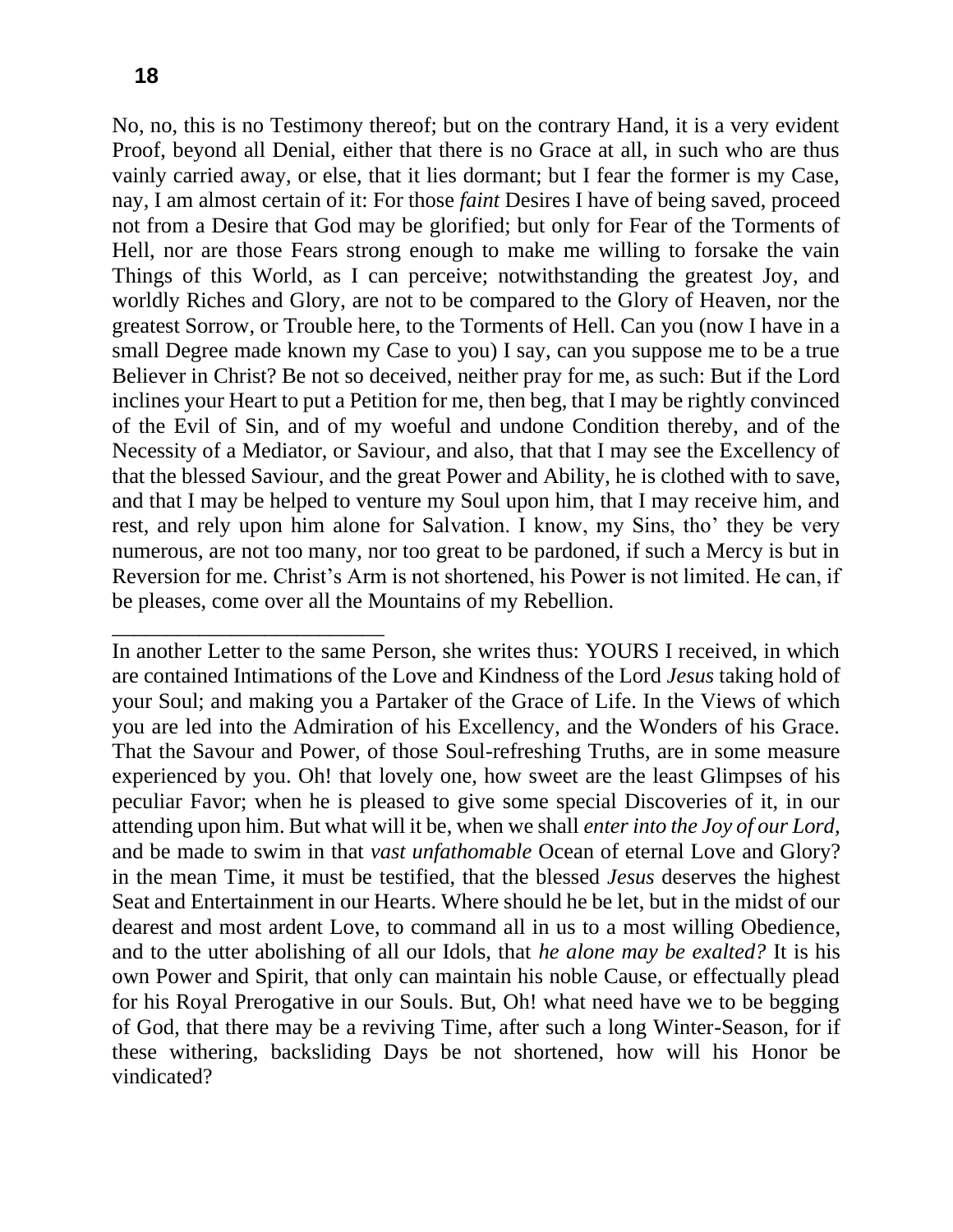It is Matter of great Concern to me, at Times, to see the Decays there are amongst the Professors, in this our Age; as well as to feel the Declining in my own Soul. And I am sometimes ready to say, what will become of God's great Name? But this may be our strong Consolation, that there is no limiting of his Power, nor searching of his Understanding. He knows how to restore in a Moment the Desolation of many Generations. He can, if he pleases, revive his Children, and make them to rejoice in him, and cause them to fourish in the Courts of their God. The Lord help us to live by Faith, and to rejoice in the Hope of his Glory, knowing, that none ever trusted in him, and were confounded.

You desire to hear how it fares with me, as to the present Frame of my Soul. I have not Time to give you a particular Account thereof. I could wish that it was with me, as in Days past; but alas! it is quite otherwise. I find a great deal of Coldness and Indifferency attending me, and Abundance of Sin mixed, even with the best of my Performances. I seldom can go to God in the Duty of Prayer; but my Heart is roving after vain Things. O the Thousands of Thoughts, that will even at such Seasons crowd in, to interrupt, and disturb me in my Supplications to the most High. Neither do I find my Heart so drawn out to the Lord, nor do I enjoy that Nearness to, and Communion with him as I was wont to do. Yet I am not left to give up all Hopes. At sometimes the Thoughts and Consideration of the Frames I am too often in, is very distressing to me; at other Times, I am wholly careless, and unconcerned about it.

One Day, not long since, as I was thinking how I have been in Times past, how much of the sensible Presence of God, I then enjoyed, and how pleasant and delightful it was; I had a great Desire to participate of the same Favor once more, and to that End, I resolved to betake myself to the Duty of holy Meditation. I retired to my Room, for that Purpose; but when I came there, I found my Thoughts much confused and rambling, and could not come at one serious Thought of God, or his Works, for a considerable Time. I then thought with myself, I came here to think, and contemplate upon divine Things, and not to have my Thoughts, thus vainly carried away. I then reflected again, that if I was to watch my Thoughts, but one Hour, I might observe a Multitude of sinful ones; but find it hard to have one serious Thought of God, or for him; so that I thought I had Reason to stand and wonder, that God did not cut me off, and cast me among the damned. But whilst I was thus thinking, my Thoughts were still wandering; so that I saw I had not Power over one Thought.

Under a Sense of this I went to God, desiring that he would direct my Thoughts and assist me. He was pleased graciously to answer my Request. I was for a few Hours very comfortable, but alas! it abode not long. Oh! I long to feel more of the kindly Power of Christ in subduing my Will, and bringing every Thought in Subjection to his Law.

\_\_\_\_\_\_\_\_\_\_\_\_\_\_\_\_\_\_\_\_\_\_\_\_\_\_\_\_\_

In another of her Letters she thus speaks.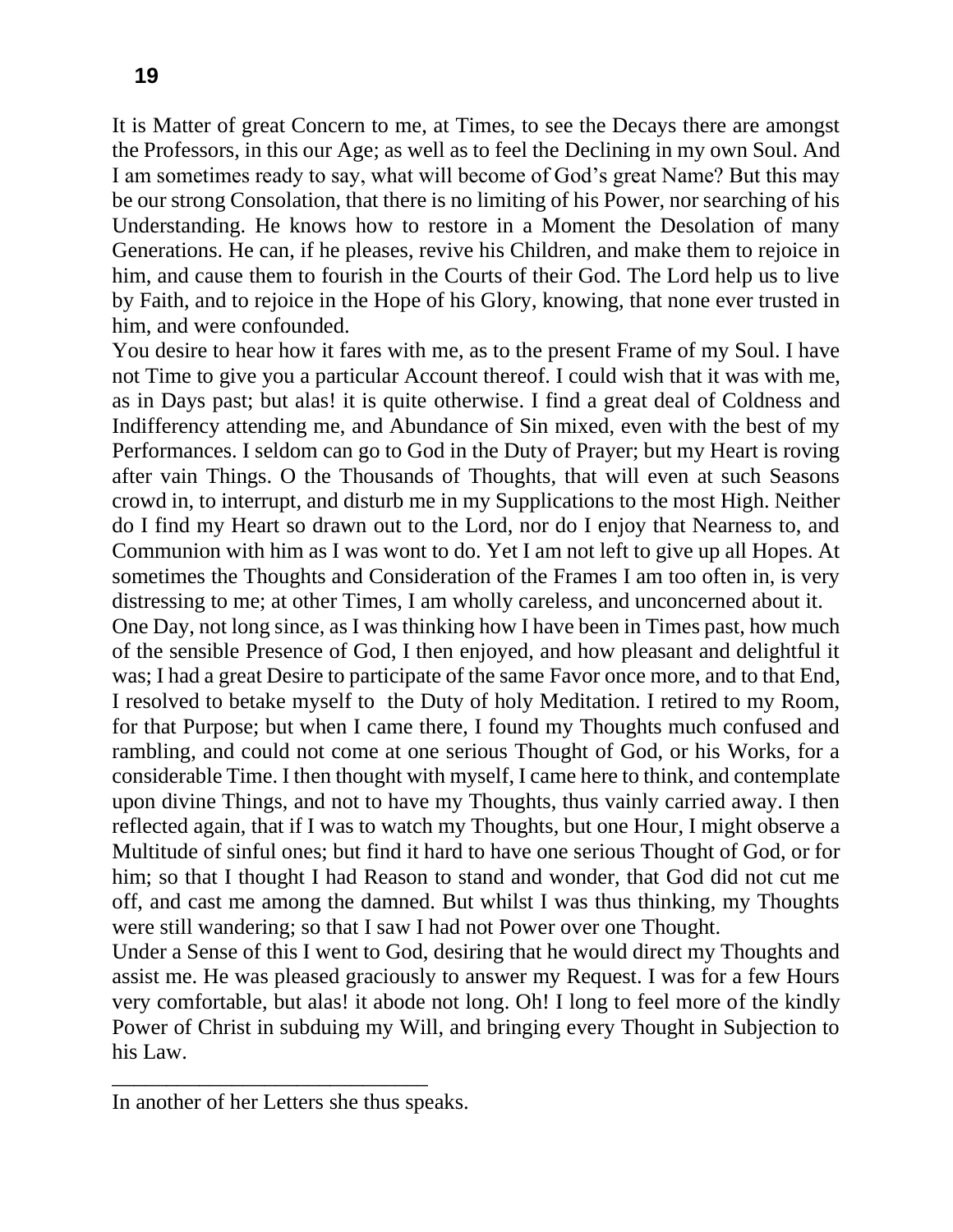I AM willing to embrace an Opportunity of writing to you, by which you may understand that I have you still in Remembrance; and am, as helped, in my Prayers to the Lord making Request for you, that you may be filled with all Joy and Peace in Believing, even *Joy unspeakable and full of Glory*; and that you may be led more fully into the Knowledge of divine Truths, *as they are in Jesus*. It is not a bare Notion of Things in the Head; but a *real Experimental* Knowledge of Christ, and him crucified that will stand us in Stead. The great *Apostle* accounted *all Things but Loss and Dung,* in Comparison of *the Excellency of the Knowledge of Christ Jesus,*  rejecting all *Confidence in his own Righteousness,* and resting wholly and only on Christ and his Righteousness for Justification and Acceptance with God. Indeed, it is in the Lord Jesus only, that we have Righteousness and Strength. And this is such a Righteousness, as can answer all the Demands of Justice, and all the Requirements of the Law of God, and all the Guilt of Conscience, yea, and all the Accusations of *Satan,* and render a Person spotless and amiable in the Sight of God. We are complete in Christ. Fair and comely tho' in ourselves, we are unworthy, vile, and deformed; so that we may say with the *Apostle, who shall lay any Thing to the Charge of God*'*s Elect, etc*. Oh! the Wonders of divine, glorious, sovereign, distinguishing Grace, that such poor, sinful, polluted Wretches as we, should be so highly favored and dignified, brought into such Nearness of Union to, and Communion with God, by the blessed Jesus. Oh! how comfortable and pleasant is it to live in the Views of God's reconciled Face, and to taste the Sweetness of his Love, which is *better than Wine*. How should such Love and Grace engage us, to love God and live to him? Yea, and to trust in him? It is Matter of Astonishment and Admiration, that it should please the *high and lofty one*, to set his Love on such unworthy Wretches, and to draw them with the Cords of his Loving-kindness. There is nothing so sweet and excellent, as to behold the Beauty, or to be taken with Love of the most excellent Jesus. It is a sweet Life *to dwell in the Secret of his Pavilion,*  to have a Place among them that stand by, and see the lovely Face, where the *divine Majesty* may be approached unto, in a Way of intimate holy Communion and Acquaintance, where we shall hear of nothing but Peace; nothing but the Law of *Kindness and Liberty* is delivered from *Mount Zion,* where God hath commanded the *Blessing, even Life for evermore*. A Liberty not of Slaves, which is Freedom from Duty; but of Sons, which is Freedom in Duty; specially to live upon, delight in, and choose him above all, who is graciously multiplying Experiences of his Grace to our Souls. What Reason have we to be praising of him with the greater Thankfulness of Heart, that ever he should cast one favorable Look upon such vile Dust, who deserved to be cast into the Dungeon of utter Darkness forever? I think, that I above all have Cause to admire the stupendous Grace and Love of God, that he should come over the Mountains of my Rebellions, and reveal pardoning Grace unto me, (who am viler than the vilest Sinner that lives) as I cannot now, but hope he hath. I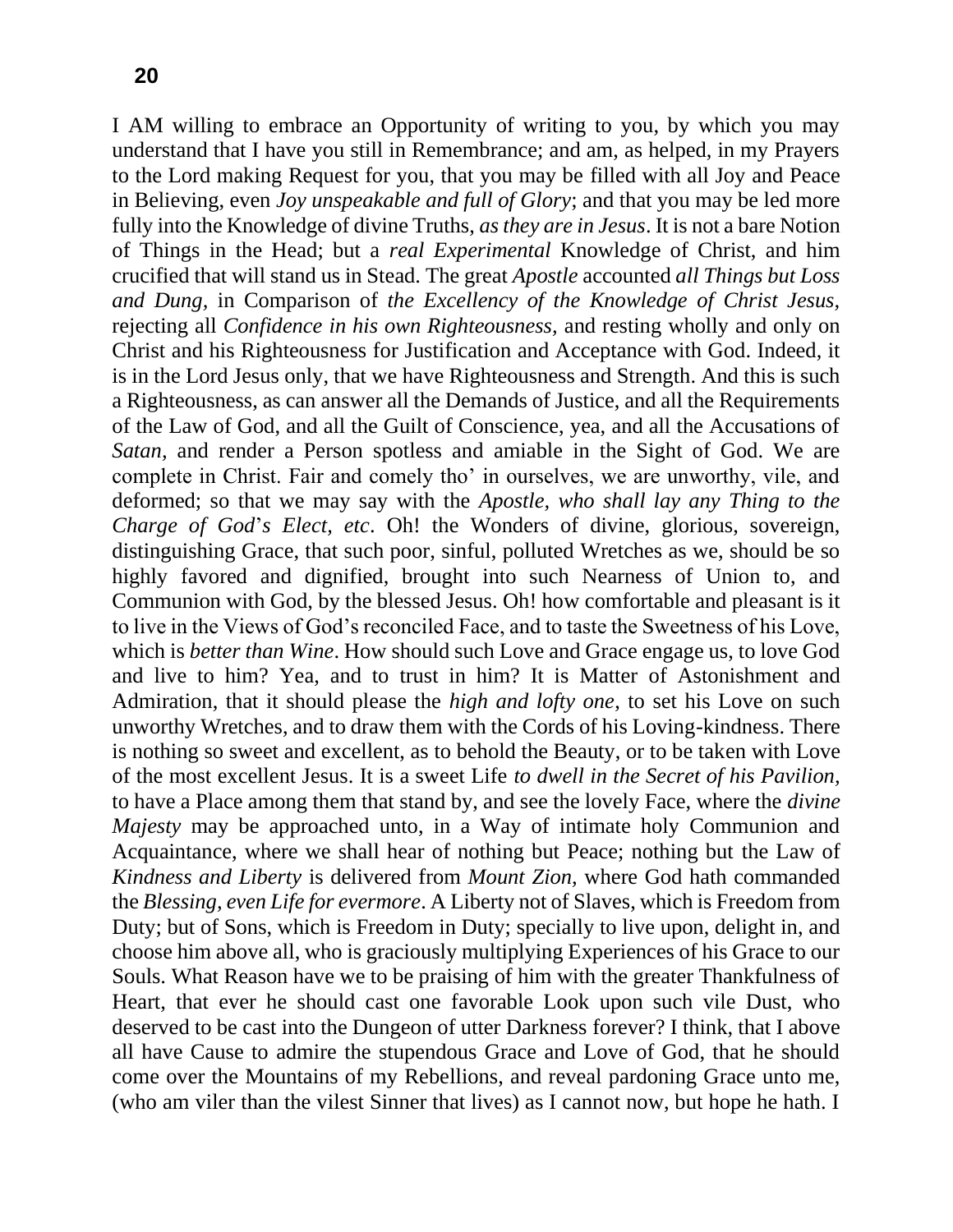am often, yea, very often attended with Questionings and Fears, that I may be mistaken herein. I am sometimes, as it were, raising the very Foundation of all my Hope of Happiness, concluding, that the Work of Grace hath never yet passed upon me, and supposing that if the Lord had ever been at work upon my Soul in a true and saving Manner; then I should have had a deeper Sight and Sense of my own Vileness, than ever yet I have had, and *Satan* would have been busier with me, and I should have met with stronger Assaults and Temptations from him, as most of the Children of God do, when under first Workings.

These Objections, with many others rob me of my Comfort. Sometimes I think my Desire of being saved, was never from a right Principle, nor to a right End; but arose from a selfish Bottom, to the End, that I might be delivered from eternal Wrath and Misery, not aiming at God's Glory therein. Thus am I many Times writing bitter Things against myself, concluding, that I have not yet been helped to venture my Soul on Christ; for think I, I fear that I am still leaning to, and depending upon something in myself, and not resting upon the Merits of Christ, as the only Way of Salvation. Besides, think I, if there ever had been a real Change wrought in my Soul; then would my Heart, my Thoughts, and Affections, be let more upon Things that are heavenly and divine, and I should be weaned from the Things of this World, in a far greater Measure; I should find my Heart more drawn out in Love to the Lord Jesus, and should see a greater Beauty and Excellency in his Person and Righteousness, and likewise Sin would appear more hateful and odious in my View. I should not be attended with such vain Thoughts and Backslidings of Heart from the Lord, and with careless, lifeless, and indifferent Frames, as I too too often am. Are there Spots, like *the Spots of God*'*s Children?* Surely they are not. Neither are such, who have indeed *passed from Death unto Life,* left so often to question their State. They have clearer and more certain Evidences and Testimonies of their Security, and are enabled to rely upon, and trust in the Lord, even when they do not enjoy his sensible Presence. *Job* could say, *tho*' *he slay me, yet will I trust in him*. And the Lord, by the *Prophet Isaiah* saith, *who is among you that feareth the Lord, that obeyeth the Voice of his Servant, that walketh in Darkness and hath no Light? Let him trust in the Name of the Lord, and stay himself upon his God*: Yet how prone am I at every turn to dishonor the Lord, by unbelieving Frames?

There are some of the Fears, which I am very frequently filled with; but Oh! what a Mercy is it, the Lord *rests in his Love? He is the same* towards *us yesterday, and today, and forever*. Tho' we vary in our Frames, *yet he abideth faithful*; *he changeth not*. There is no *Variableness,* nor so much as *a Shadow of turning in him*. Oh! that the eternal Spirit would come down more abundantly, and persuade us of the Freeness and Fulness of eternal Grace: That we might be made to behold our living in the *Root of David*, from the utmost Bounds of Eternity, yea, also while we were in the Depths or our Rebellions, which thro' Grace, I have been at Times made to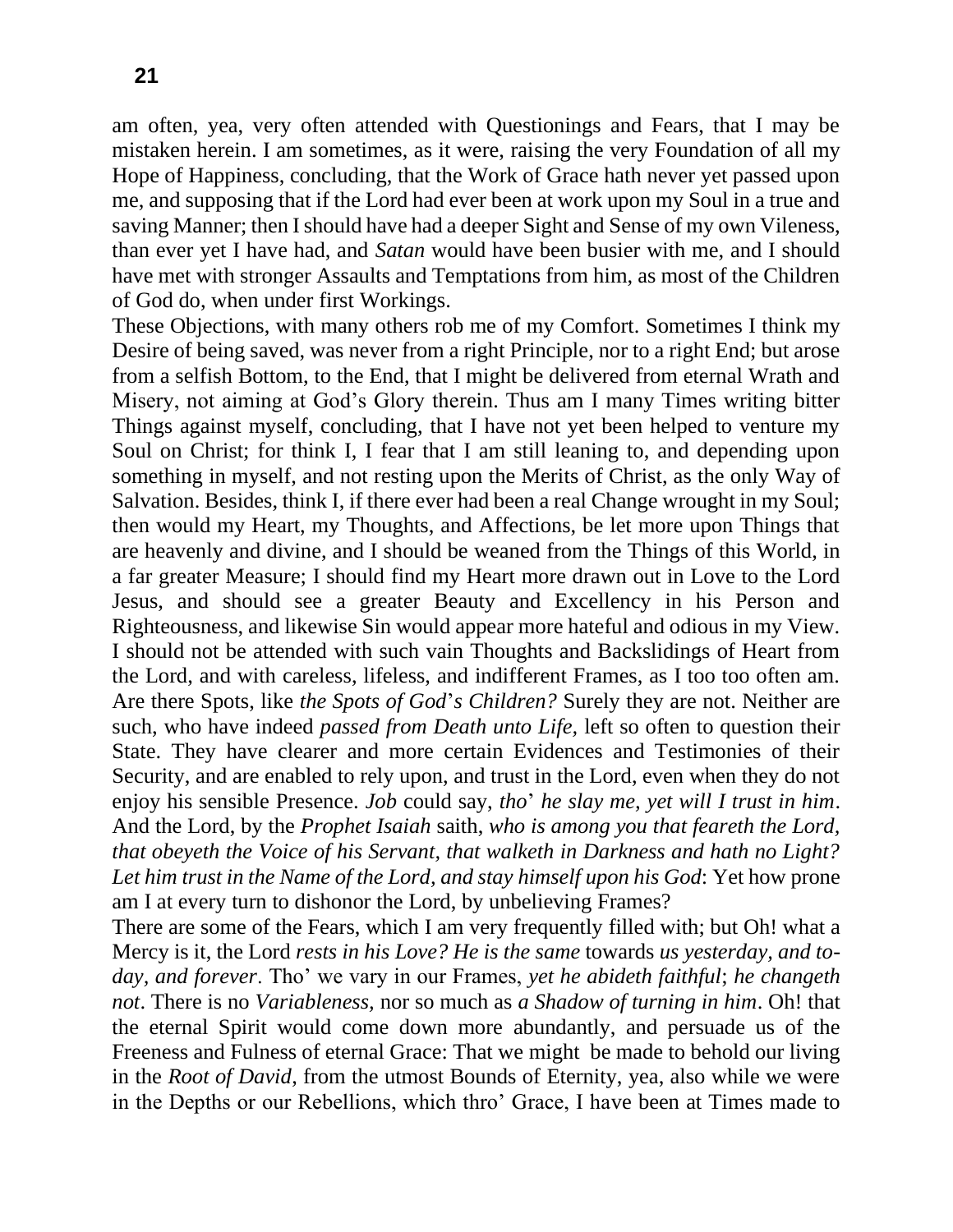believe; did I believe God's Love to be but of *Yesterday,* it would much damp my spiritual Comforts; but when I am brought to see the Fountain of this great Depth of electing Love to be eternal, as ancient as God himself; how am I made to rejoice sometimes, and to wish I could do more for my dearest Jesus? Surely, there is no Spring of Obedience like that of Love, yea, from that it becomes us to act under this new Testament Dispensation, in an especial Manner.

She finishes this Letter with some Account of a Sermon, which she heard from these Words: O my Dove that art in the Clefts of the Rock, in the secret Places of the Stairs; let me see thy Face, let me hear thy Voice; for sweet is thy Voice, and thy Countenance is comely. The Method in treating on which, she says, was this: To shew why the Church is compared to Doves, viz. because the Dove is a clean Fowl, hath a piercing Eye, is choice, or delicate in its Meat, and is sociable: Doves fock together and are weak Creatures, not able to defend themselves. That they are Christ's Doves, or that the Church is his by Election, Covenant-Agreement, Purchase, Conquest, and Resignation; that the Rock is Christ, who is so called, because he is strong, durable, and immoveable; that the Church's Voice may intend her Voice of Prayer, Praise, Acknowledgment, and the Voice of the Ministry. That the Voice of the Church in these Respects is sweet to Christ. That she is comely thro' the Comeliness Christ puts upon her.

She was no injudicious Hearer. In forming her Opinion of Sermons, she closely considered whether the Subject treated of, was properly attended unto. If the genuine Sense of the Text was given, and if its several Parts were distinctly considered. If there were no unnecessary Digressions. If the Scriptures brought in Confirmation of the Doctrine delivered, were pertinently applied. If such Distinctions were made, as the Points discoursed of required, for the greater Benefit and Instruction of the Hearers, which I could give Evidence of, if I thought it proper; for her Talents were truly great. It is needless to say, that she greatly valued the Gospel of Christ in its Purity, for that appears in the fullest manner. The sad Effects which she experienced in one Part of her Life, thro' the Want of it, she long retained a deep Sense of. Which appears in Part of a Letter to one, for whom she had a great Affection, then in much the same Situation, as to Hearing, that she herself, many Years before had been in. She begins thus: I pity your Case, yet dare I not so much as desire you might be easy in your present Situation. This I desire, that you may learn Good thereby, and that you may let a higher Value on the Doctrine of free, rich, sovereign Grace. 'Tis a Just Observation, that we do not prize our Mercies, as we ought, but in the Want of them. I doubt not, but you do now so much prize, in the Want of it, *i*.*e*. the Gospel, as to long for the Re-enjoyment thereof. I wish you may continue thus minded: And that that sort of Preaching which you chiefly hear, may not have the same Influence on you, as it hath upon too many, *viz*. fatten your Graces, and lull you into a lethargic

\_\_\_\_\_\_\_\_\_\_\_\_\_\_\_\_\_\_\_\_\_\_\_\_\_\_\_\_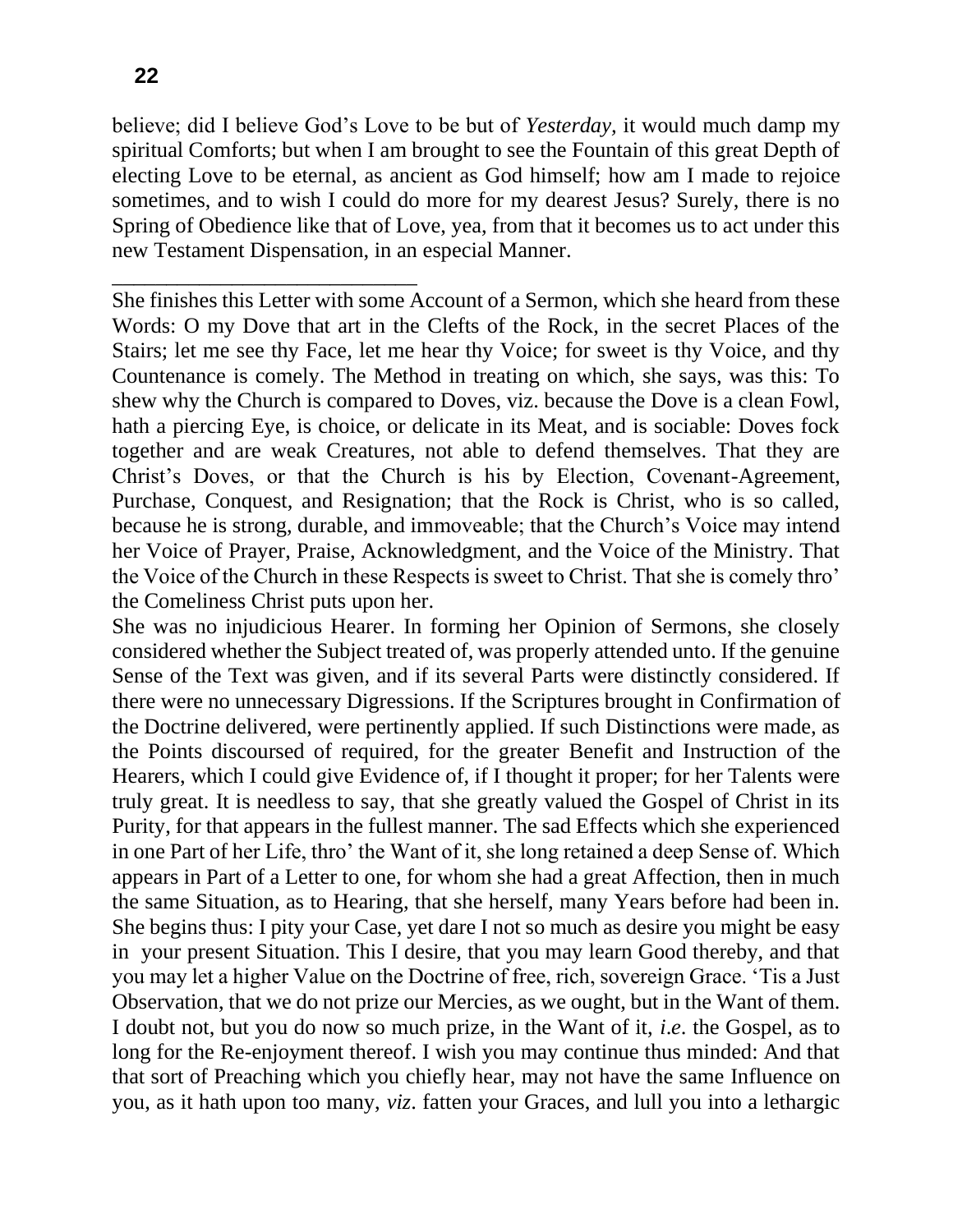Frame, as was once my unhappy Case. For fitting under the Ministry of one, who either thro' Ignorance, or which I rather think, out of *Prudence,* as he thought, avoided preaching on those peculiar, evangelical Truths, which are the Life of a Believer: By Degrees, I became dead, dull, and lifeless; a common Round of Duties satisfied me, and Grace lay dormant, as to the Act and Exercise of it; yet here I willfully staid.

When I might have heard that Word dispensed, which I had thought had been *sweeter to me, than the Honey, or the Honeycomb*. When I came to my wonted Place, and heard the same sweet comfortable, and Soul-reviving Truths delivered, tho' by another Hand: Oh! what did I not feel? I was struck with Shame and Confusion, for having willfully deprived myself of so great a Privilege, which I ought to have *esteemed more than my necessary Food*: I thought it was just for the Spirit to withdraw his Influences and Operations. But alas! Shame for my Negligence was not the worst, for now I called in Question, whether ever I had felt the Power, and Efficacy of the Word upon my Heart, or not, and at length drew sad Conclusions against myself. This may serve for a Caution to you, not to stay longer in a Place, than you are obliged, where you cannot have spiritual Food for your Soul.

In another Letter, she expresses herself thus: MAY Grace, Mercy, and Peace, thro' the Love-Passage of our Father's Heart be multiplied to you, to your abundant filling with the first Fruits of Glory unspeakable; in the Faith-Views, and irradiating Influences of that Love, Life, and Light, which as an eternal unchangeable Flow of Favor encircles you in the Person of the Beloved. The Spirit giving us to drink of the Streams of the Waters of Life, makes us glad in the Wilderness, as the certain Earnest and Foretaste of our being hereafter swallowed up, in that Love, Life, Light, and Glory, which few thro' the Channel of Christ's Flesh, *as a River to Swim in, that can never be passed over*: When once that happy Day comes, when we shall no more drink of the Water of this River, as now we do, thro' the Conduit-Pipes of Ordinances; but shall drink of the *pure River of the Water of Life, clear as Crystal, as it riseth, out of the Throne of God, and of the Lamb*; there (if I may so say) we shall drink our Fill: Tho' this will be our Privilege, that the living Virtue of this *living Water*, will constantly maintain in us, a living Appetite, yet not such an one as will be in the least inconsistent, with our being abundantly satisfied. We shall never more know any Pain of Desire, for Want of Enjoyment: We shall drink, and *forget our Poverty, and remember our Misery no more*.

And our Appetite being always new, will only ft us for the Participation of that Glory, which will be *new* to Eternity. When that longed for Day comes, when *the*  Lamb that is in the midst of the Throne shall lead us to living Fountains, and give us to eat of the *hidden Manna,* on which we shall feed with Wonder, and sweet Surprise;

\_\_\_\_\_\_\_\_\_\_\_\_\_\_\_\_\_\_\_\_\_\_\_\_\_\_